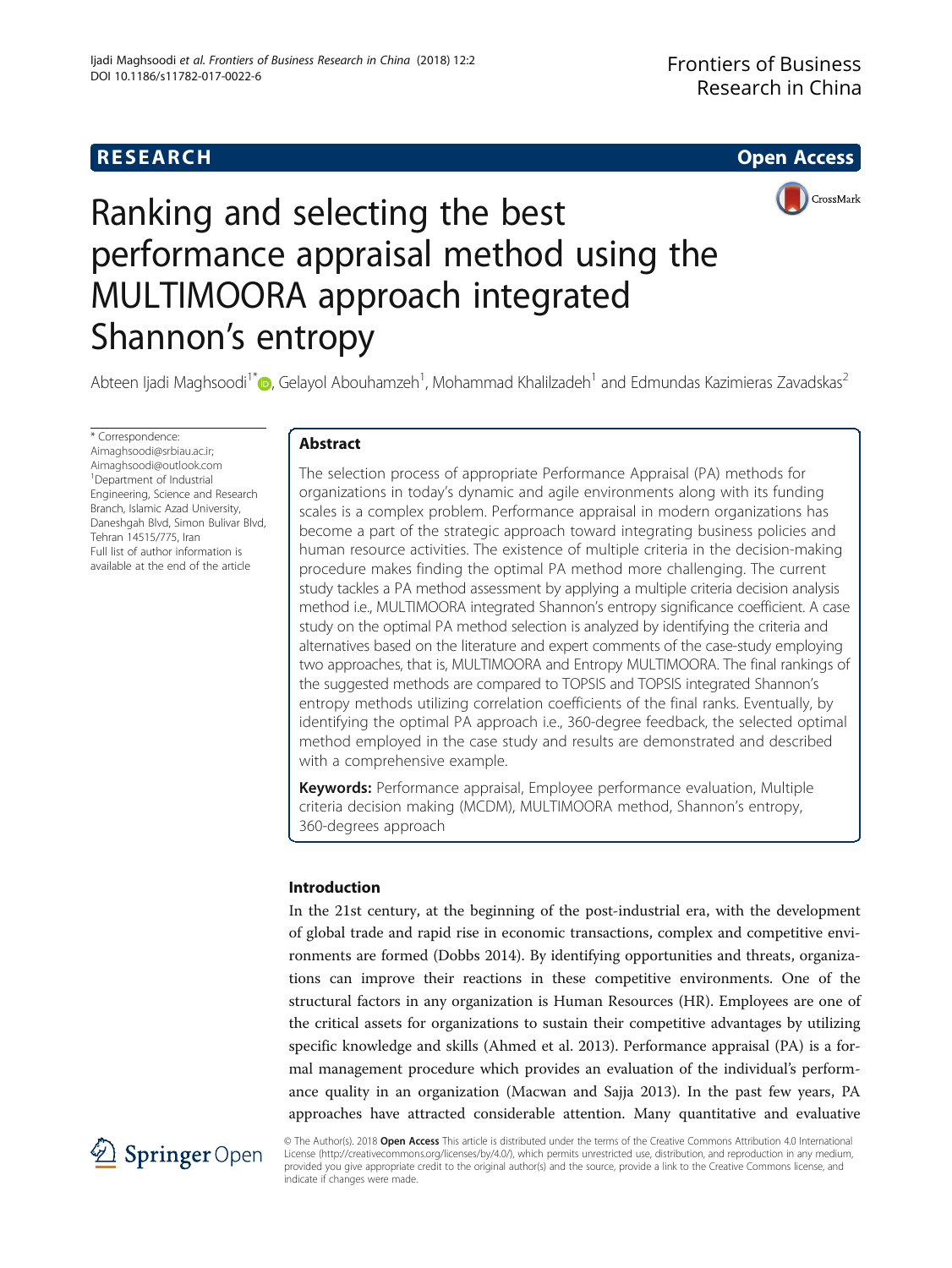methods have developed and evolved, and there has been a considerable amount of research work in the PA field over the past few years (Ahmed et al. [2013;](#page-18-0) Prowse and Prowse [2010;](#page-20-0) Shaout and Yousif [2014](#page-20-0)).

Selecting the most appropriate PA approach for organizations is a challenging job. There are advantages and disadvantages to every method which makes them more or less precise. There are different criteria for selecting the best PA method for an organization. Whenever there is a problem with multiple criteria and multiple alternatives, it is a multiple criteria decision making (MCDM) problem. There have been a few studies which have analysed PA approaches with MCDM methods (Carlucci [2010](#page-19-0); Jafari et al. [2009;](#page-19-0) Pereira [2016;](#page-20-0) Shaout and Yousif [2014](#page-20-0)) but to the best of the authors' knowledge, there are no studies regarding the analysis of a case-based PA method selection based on the MULTIMOORA approach. In the current study, the first step was identifying appropriate criteria and PA approaches from the literature review and expert opinion on which to base the research's case study. Then, the best PA approach was chosen by utilizing a MULTIMOORA approach based on integrated Shannon's entropy significant coefficient. The MULTIMOORA method is an updated form of multi-objective optimization on the basis of ratio analysis (MOORA), which is an efficient and straightforward multi-attribute decision making (MADM) technique (Brauers and Zavadskas [2010b](#page-19-0)). Then, a comprehensive employees' performance evaluation was obtained by applying the optimal PA approach which was ranked first in the decision making process.

This paper is structured as follow; Section "The applications and developments of the MULTIMOORA approach" briefly reviews applications of the MULTIMOORA method; Section "[Developments in performance appraisal methods](#page-3-0)" conducts a short survey of PA approaches; Section "[Research gaps and contributions of the current study](#page-4-0)" reviews research gaps; Section "[MULTIMOORA approach](#page-5-0)" and "[MULTIMOORA ap](#page-7-0)[proach based on integrated Shannon](#page-7-0)'s entropy" give a short explanation of the MULTIMOORA approach and Shannon's entropy combined with the MULTIMOORA method respectively; Section "[Findings and results](#page-9-0)" presents the applications of proposed method in a real-world case study for a PA selection problem conducted in a crossindustrial company in Iran; and Section "[Conclusion](#page-17-0)" offers conclusions and recommendations for future researchers.

# Literature review

# The applications and developments of the MULTIMOORA approach

The multi-objective optimization on the basis of ratio analysis (MOORA) technique extended by Brauers and Zavadskas ([2006](#page-18-0)) to the MULTIMOORA approach, is one of the most efficient and straightforward multiple attribute decision-making methods (MADM). The MULTIMOORA approach is an improved and comprehensive form of the MOORA technique; due to the particular procedure of the MULTIMOORA method which integrates three subordinate ranks, the results can be more robust and accurate than traditional MADM methods and its previous form i.e., the MOORA approach (Brauers and Ginevičius [2010\)](#page-18-0). Brauers and Zavadskas [\(2010b](#page-19-0)) amended the MOORA technique into the standard MULTIMOORA form by applying the proposed technique to project management and testing the robustness of the MULTIMOORA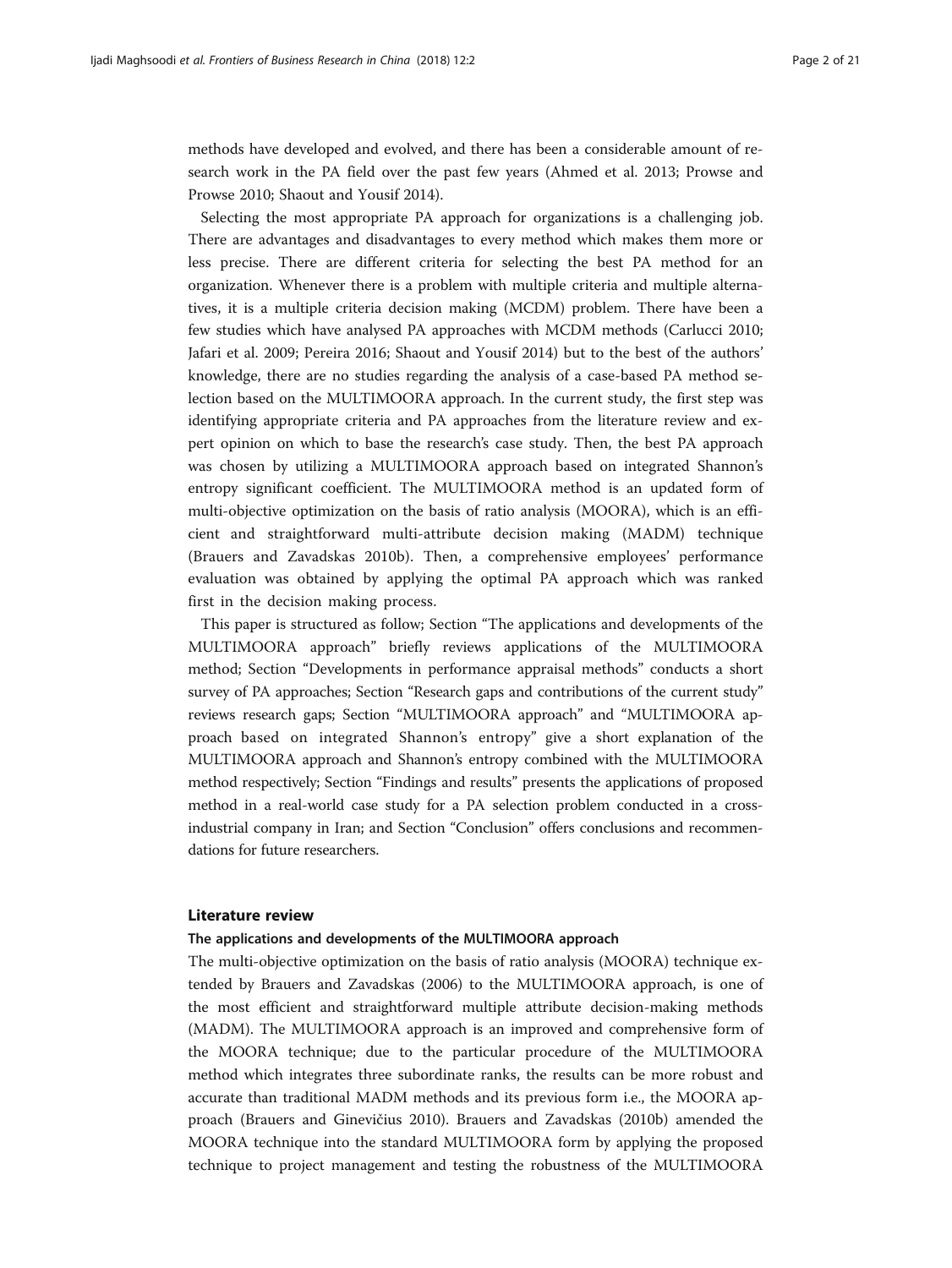approach. Stankevičienė et al. [\(2014\)](#page-20-0) proposed investigations and calculations of rankings for country risk and sustainability which optimized results by implementing MOORA and MULTIMOORA methods. Baležentis and Baležentis [\(2014\)](#page-18-0) reviewed the MULTIMOORA method and discussed the extensions of MULTIMOORA with other data structures along with a survey of applications of the MULTIMOORA and MOORA methods. Liu et al. ([2014a\)](#page-19-0) proposed an extended version of the MULTIMOORA approach based on interval 2-tuple linguistic variables which is called ITL-MULTIMOORA for evaluating and selecting HCW treatment technologies. Liu et al. [\(2014b\)](#page-20-0) suggested a novel risk priority model for evaluating the risk of failure modes based on fuzzy set theory and the MULTIMOORA method. Liu et al. ([2015](#page-20-0)) presented a novel hybrid MCDM model by integrating the 2-tuple DEMATEL (Decision-Making Trial and Evaluation Laboratory) technique and fuzzy MULTIMOORA method for the selection of health-care waste (HCW) treatment alternatives. Zavadskas et al. [\(2015\)](#page-20-0) proposed an IVIF-MULTIMOORA for group decision making in real-world civil engineering problems. Hafezalkotob and Hafezalkotob ([2015a](#page-19-0)) utilized the MULTIMOORA approach with target-based attributes in a materials selection in a biomedical application.

Ceballos et al. [\(2016\)](#page-19-0) compared rankings obtained by fuzzy MULTIMOORA, fuzzy TOPSIS (The Technique for Order of Preference by Similarity to Ideal Solution), fuzzy VIKOR (VIseKriterijumska Optimizacija I Kompromisno Resenje), and fuzzy WASPAS (Weighted Aggregated Sum-Product Assessment) to answer the question in every MCDM problem, that is "Which method should be used to solve it?". Although some efforts have been made, the question is still open. Dai et al. [\(2016\)](#page-19-0) proposed a new multi-attribute group decision-making method based on triangular fuzzy data structure with a MULTIMOORA approach to rank the best investment scenario from four alternatives. Zhao et al. ([2016\)](#page-20-0) suggested a novel approach toward Failure mode and effect analysis (FMEA) based on interval-valued intuitionistic fuzzy sets (IVIFSs) and a MULTIMOORA approach to handle the uncertainty and vagueness in a FMEA process and to achieve a more accurate ranking of failure modes identified by FMEA. Hafezalkotob and Hafezalkotob ([2015b](#page-19-0), [2016a](#page-19-0)) extended the MULTIMOORA approach based on Shannon's entropy with crisp and fuzzy data in a material selection problem. Hafezalkotob et al. ([2016\)](#page-19-0) integrated the MULTIMOORA approach with interval numbers in an application for a material selection problem. Sahu et al. [\(2016](#page-20-0)) modified the MULTIMOORA approach considering generalized intervalvalued trapezoidal fuzzy numbers ordered weighted geometric average in order to evaluate CNC machine tools. Tian et al. ([2016\)](#page-20-0) proposed several simplified neutrosophic linguistic distance measures by employing a distance-based method to determine criterion weights along with an improved MULTIMOORA approach based on a neutrosophic linguistic normalized weighted Bonferroni mean and simplified neutrosophic linguistic normalized geometric weighted Bonferroni mean operators as well as a simplified neutrosophic linguistic distance measure.

By developing a hesitant fuzzy linguistic term set (HFLTS) into novel concepts named double hierarchy linguistic term set (DHLTS) and double hierarchy hesitant fuzzy linguistic term set (DHHFLTS) and integrating these new concepts with the MULTIMOORA approach which results in the DHHFL-MULTIMOORA method, Gou et al. ([2017\)](#page-19-0) applied the proposed method to select the optimal city in China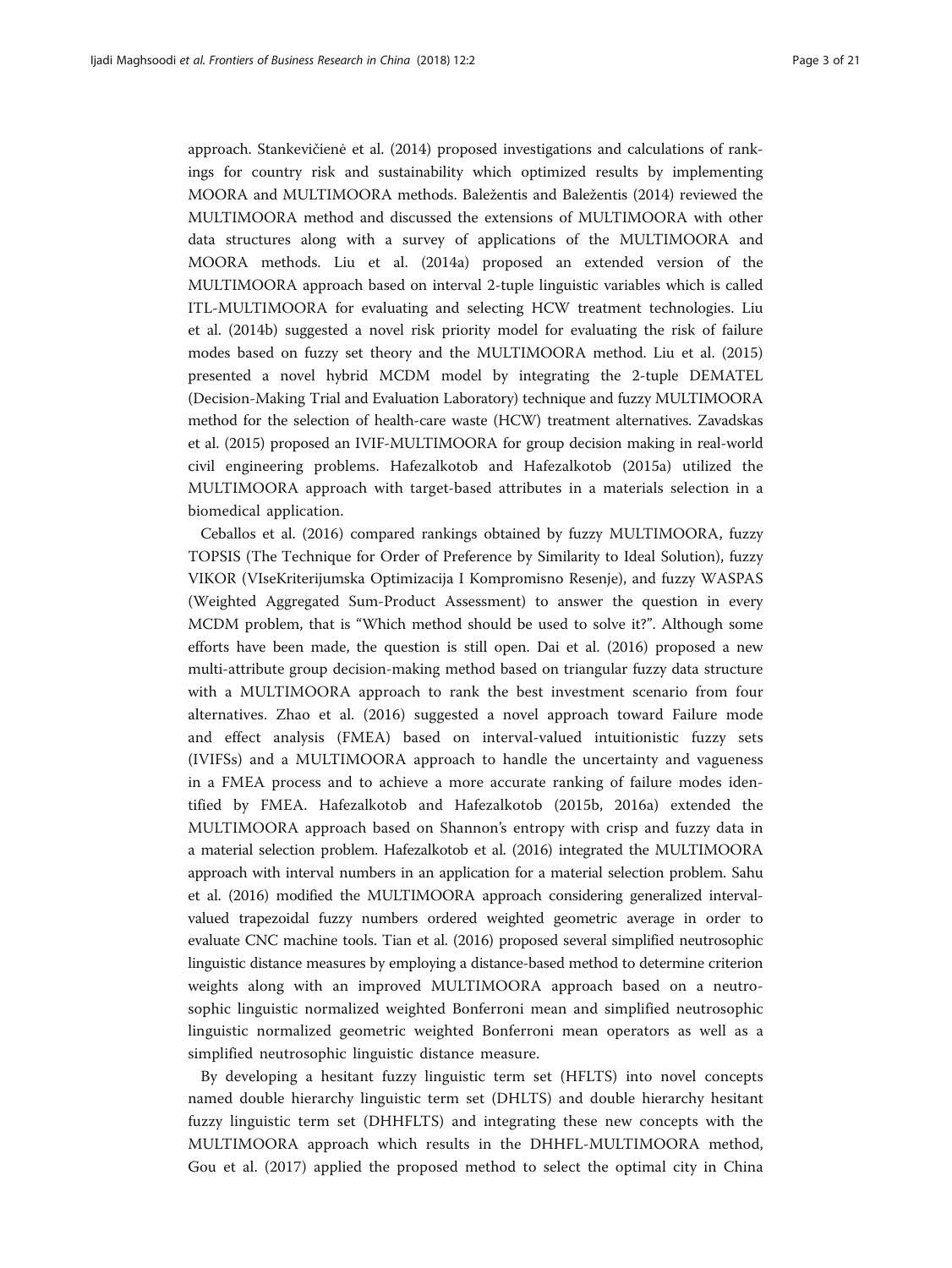<span id="page-3-0"></span>by evaluating the implementation status of haze controlling measures. Stanujkic and Zavadskas ([2017](#page-20-0)) proposed a new extension to the MULTIMOORA approach by using single-valued neutrosophic sets which result in more efficiency in solving complex problems where solving requires assessment and prediction. Awasthi and Baležentis [\(2017](#page-18-0)) presented a hybrid approach based on benefits, costs, opportunities and risks (BOCR) and a fuzzy MULTIMOORA approach for the selection of a logistics service provider along with a Monte Carlo simulation based sensitivity analysis to determine the robustness of MULTIMOORA with variation in criterion and decision maker weights. Zavadskas et al. ([2017\)](#page-20-0) proposed a hybrid approach by combining the Step-Wise Weight Assessment Ratio Analysis (SWARA) technique with a single-valued neutrosophic set MULTIMOORA approach to create a decision support method for residential house construction materials selection. An approach that integrates fuzzy MULTIMOORA and multi-choice conic goal programming was presented by Deliktas and Ustun ([2017\)](#page-19-0) to consider criteria in choosing the best students and define the optimum assignments among predefined programs. Tian et al. [\(2018](#page-20-0)) suggested a hybrid QFD-based (Quality Function Deployment) fuzzy MCDM approach based on a fuzzy maximizing deviation method (MDM) and the BWM approach along with the MULTIMOORA approach in Changsha, China in order to increases understand about a smart Bike-Sharing Program (BSP).

# Developments in performance appraisal methods

Performance appraisal (PA) is a term refering to "a basic process involving superior annual reports on subordinate's performance of the organization center or managers" (Fletcher [2001\)](#page-19-0). However, nowadays, there is a vast amount of research and studies analyzing different methods of PA, factors affecting the PA process, and PA methods. PA approaches are one of the evaluation processes for continuous improvement and one of the effective tools used in organizational performance management (DeNisi and Murphy [2017\)](#page-19-0). There have been a few studies on PA approaches including the following. Levy and Williams ([2004](#page-19-0)) conducted a systematic literature review of over 300 articles on PA and found that the focus of recent PA studies is changing from theoretical development and enhancements to practical applications. Caruth and Humphreys ([2008](#page-19-0)) demonstrated the need for a more aligned and integrated framework for PA to enhance effective strategic control. Wei and Bi [\(2008\)](#page-20-0) applied a performance evaluation based on knowledge management and evaluated the criteria by using the ANP (Analytic Network Process) method. Fan and Tang [\(2009](#page-19-0)) proposed a PA method based on fuzzy integrals and analyzed the performance of Industry-University-Research cooperative innovation centers in China. Jafari et al. [\(2009](#page-19-0)) proposed a framework based on SAW (Simple Additive Weighting) for the selection of the optimal PA method and compared some PA methods to facilitate the selection process for organizations.

Espinilla et al. ([2010](#page-19-0)) developed a web-based evaluation system by using integral PA based on previous PA and web-based models. Suriyakumari and Kathiravan [\(2013\)](#page-20-0) proposed a Domain Driven Data Mining (D3M) and opinion mining approach for performance evaluation to evaluate the performance of employees in virtual organizations. Espinilla et al. [\(2013\)](#page-19-0) proposed a PA modeling based on a heterogeneous framework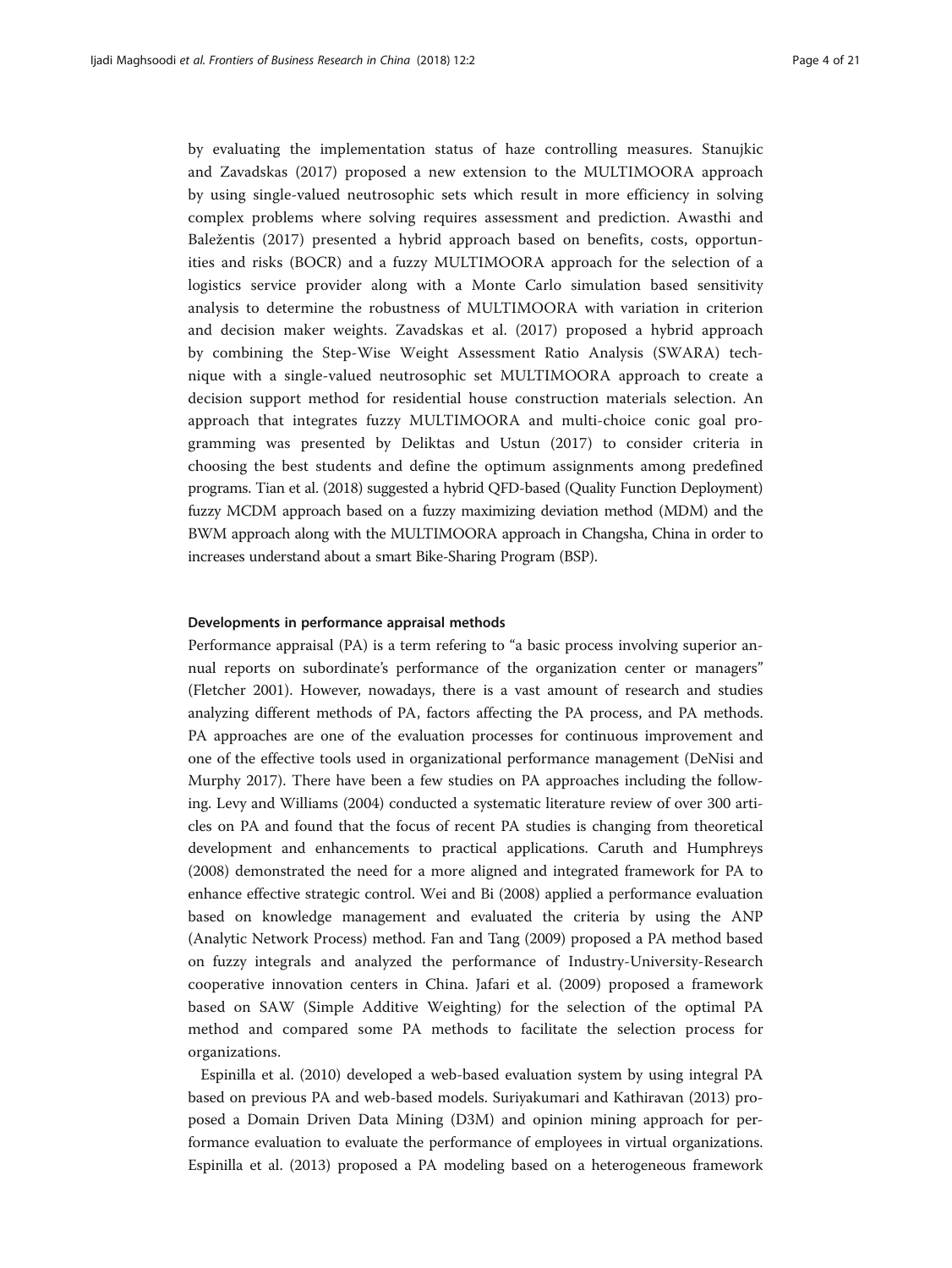<span id="page-4-0"></span>for a 360-degree feedback approach and implemented it in a multinational clothing company.

Ahmed et al. ([2013](#page-18-0)) developed a PA criteria-based system by using fuzzy logic. There are a few more studies which are similar to the research conducted by Ahmed et al. ([2013](#page-18-0)) (Chen [2015](#page-19-0); Monsur and Akkas [2015](#page-20-0); Ozkan et al. [2014\)](#page-20-0). Later, Shaout and Yousif [\(2014\)](#page-20-0) developed the same decision matrix used by Jafari et al. [\(2009\)](#page-19-0) and proposed AHP (Analytic Hierarchy Process) and FTOPSIS method to select the optimal PA approach. On the other hand, Ishizaka and Pereira ([2016](#page-19-0)) presented a PA method based on PROMTHEE (Preference Ranking Organization Method for Enrichment of Evaluations) and ANP by incorporating the visual techniques GAIA and stacked bar chart. Zhou et al. [\(2016\)](#page-20-0) examined the roles and methods of PA in hospitals from a strategic management perspective. Ikramullah et al. ([2016\)](#page-19-0) developed a conceptual framework for analyzing the processes and procedures involved in PA systems to use a more efficient PA method. Komissarova and Zenin [\(2016](#page-19-0)) provided a comparative legal analysis of fundamentals of effective PAs, "concerning matters raised in determining universal core concepts and principles of PA for implementation of PA in various national jurisdictions." DeNisi and Murphy ([2017\)](#page-19-0) examined 100 years of research on PA and performance management and presented a comprehensive overview.

## Research gaps and contributions of the current study

To the best of the authors' knowledge, there is not a single study that uses a MULTIMOORA approach for the selection of an optimal PA method. Therefore, this paper presents a new application for the MULTIMOORA method. Furthermore, the reason that the MULTIMOORA approach might be useful for PA method selection is, as mentioned in the literature review, the MULTIMOORA approach has demonstrated that it is an uncomplicated and fast algorithm that has resulted in optimal rankings in other sectors. In order to show that the proposed approach i.e., MULTIMOORA could also provide an optimal ranking in the selection of PA methods, this study utilizes the MULTIMOORA algorithm which has been compared to the TOPSIS method, in order to present the accuracy of the MULTIMOORA and Entropy MULTIMOORA.

As noted in Section "[Developments in performance appraisal methods](#page-3-0)", only three studies have investigated the selection of optimal PA methods using MCDM, i.e., selecting the best PA method by employing a novel framework based on weights and multiple linear regression (Jafari et al. [2009\)](#page-19-0), choosing the best performance evaluation method by using Analytic Hierarchy Process (AHP) and fuzzy AHP, and TOPSIS and FTOPSIS methods (Shaout and Yousif [2014\)](#page-20-0), presenting a new PA system based on MCDM methods (i.e., PROMETHEE and ANP) (Ishizaka and Pereira [2016\)](#page-19-0). None of those studies considered a real-world case study for the selection of a PA method. Hence, this study is more realistic, and the assumptions given in this MCDM problem are much closer to what is happening in organizations facing a selection of the appropriate PA method in real-world situations.

The focus of this paper is to identify the best criteria based on the validity of the literature and the practicality of real-world applications for analyzing an optimal PA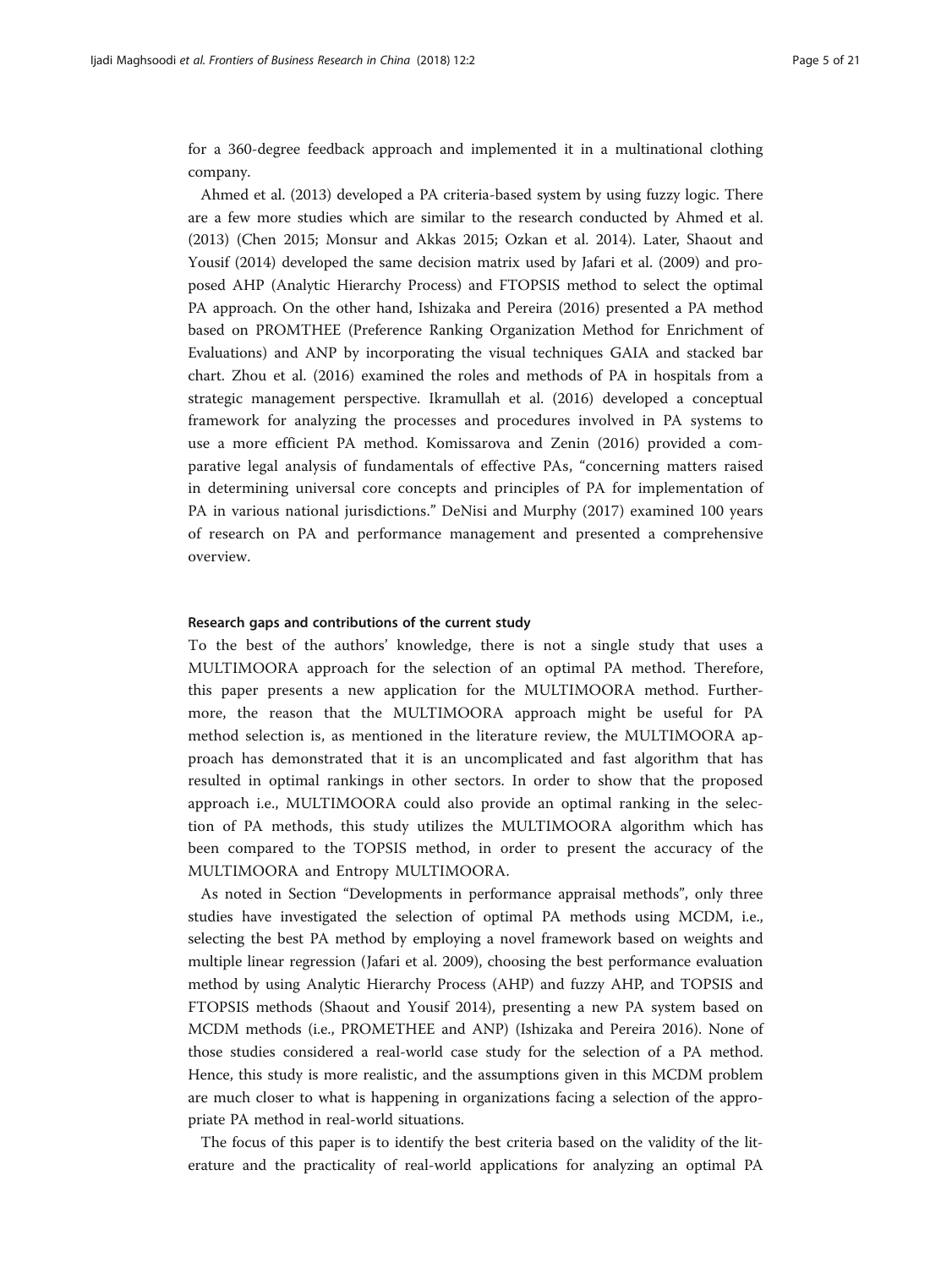<span id="page-5-0"></span>method. Then, the optimal technique found by applying an Entropy MULRIMOORA. Subsequently, the results of the selected PA method are demonstrated in a real-world case study. Therefore, this study is a novel application of the MULTIMOORA approach to a real-world PA problem.

Furthermore, a comparison of the proposed methods has been made using a correlation coefficient of the ranks. Consequently, a comprehensive analysis of an example which has been through the PA process has been demonstrated.

# Research methodology

# MULTIMOORA approach

The MULTIMOORA method consists of three parts, the ratio system, the reference point and the full multiplicative form which form the multi-objective optimization by ratio analysis (MOORA) method developed by Brauers and Zavadskas ([2006](#page-18-0)). Later on, Brauers and Zavadskas [\(2010b](#page-19-0)) extended the method by adding the full multiplicative form to the MOORA procedure to achieve a more robust method. The first step in the MULTI-MOORA method is forming the decision matrix **X** in which  $x_{ij}$  presents the performance index of *i*th alternative respecting *j*th attribute  $i = 1, 2, ...m$  and  $j = 1, 2, ...n$ , and  $w_j^s$  denotes the subjective significance coefficients of *j*th attribute  $i = 1, 2, \ldots m$  and  $j = 1, 2, \ldots n$ :

$$
X = [x_{ij}]_{m \times n},\tag{1}
$$

$$
\mathbf{w}_j^s = \begin{bmatrix} w_j \end{bmatrix}_n, \quad \sum w_j = 1. \tag{2}
$$

In the MULTIMOORA approach, these parameters should be dimensionless in order to make performance indices comparable. Therefore, the decision matrix is a normalization ratio of comparison between each response of an alternative to a criterion as a numerator, and a denominator that is representative for all alternative performances on that attribute, as shown in Eq. (3):

$$
X_{ij}^* = \frac{x_{ij}}{\sqrt[2]{\sum_{i=1}^m x_{ij}^2}},\tag{3}
$$

where,  $X^*_{ij}$  denotes the normalized performance index of  $\boldsymbol{i}$ th alternative respecting  $\boldsymbol{j}$ th attribute  $i = 1, 2, \ldots m$  and  $j = 1, 2, \ldots n$  and  $x_{ij}$  presents the performance index of *i*th alternative respecting *j*th attribute  $i = 1, 2, \dots m$  and  $j = 1, 2, \dots n$ .

# The ratio system

The normalization equation i.e., Eq. (3) justifies the foundation of this approach as the ratio system. In a current approach for optimization, the normalized performance indices are added in case of maximization and subtracted in the event of minimization (Brauers and Zavadskas [2011](#page-19-0)):

$$
y_i^* = \sum_{j=1}^g w_j^s X_{ij}^* - \sum_{j=g+1}^n w_j^s X_{ij}^*,
$$
\n(4)

in which, g indicates the objectives to be maximized and  $(n - g)$  indicates the objectives being minimized,  $y_i^*$  denotes the total assessment of alternative  $j$  with respect to subjective significance coefficients of all attributes  $w_j^s$  which can be positive or negative based on the totals of the calculations. The optimal alternative based on the ratio system is an ordinal ranking of the  $y^*_i$  which has the highest assessment value: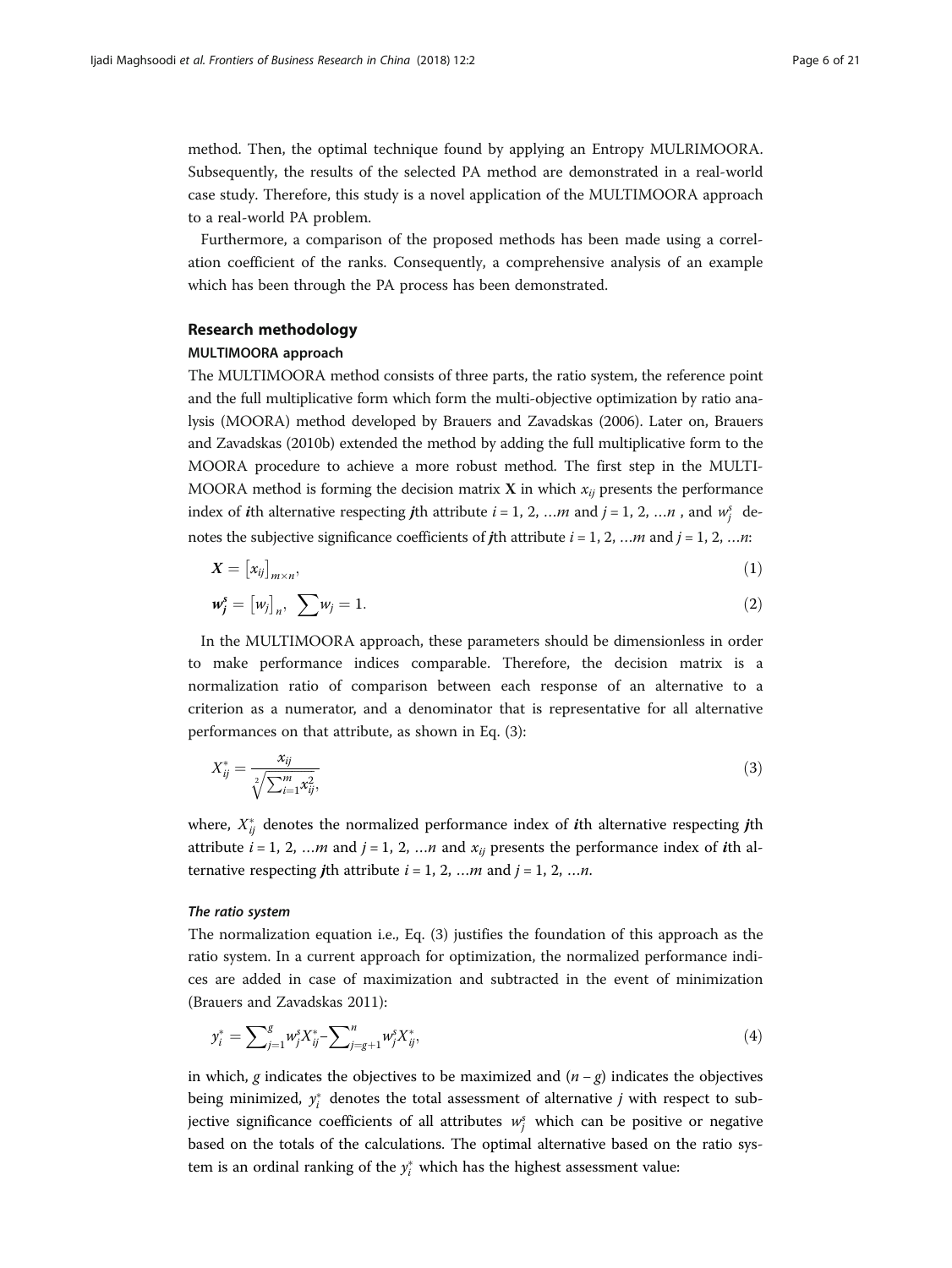<span id="page-6-0"></span>
$$
A_{RS}^* = \{A_i \mid \max_i y_i^*\}.
$$
\n<sup>(5)</sup>

# The reference point approach

The second part of the MULTIMOORA approach is based on the foundation of the ratio system shown in Eq. ([3\)](#page-5-0). A maximal objective reference point is also concluded in the method obtained by Eq. (6) (Brauers and Zavadskas [2006](#page-18-0)):

$$
r_j = \begin{cases} \text{max}_i X_{ij}^* & \text{in case of maximization} \\ \text{max}_i X_{ij}^* & \text{in case of minimization} \end{cases} \tag{6}
$$

where  $r_i$  denotes the *i*th co-ordinate of the maximal objective reference point vector.

Deviation of a performance index from the reference point  $r_i$  can be shown as  $(r_j-X_{ij}^*)$ . Subsequently, the maximum value of the deviation for each alternative  $z_i^*$  respecting subjective significance coefficients of all criteria  $w_j^s$  can be calculated as Eq. (7):

$$
z_i^* = \text{max}_j \Big| \Big( w_j^s r_j - w_j^s X_{ij}^* \Big) \Big|, \tag{7}
$$

in the reference point approach, calculation of the optimal alternative is obtained by computing the minimum value of Eq. (7) demonstrated in Eq. (8):

$$
A_{RP}^* = \{A_i \mid \min_i z_i^*\}.
$$
\n<sup>(8)</sup>

## The full multiplicative form

The third part of the MULTIMOORA method developed by Brauers and Zavadskas is based on an idea from economic mathematics (Brauers and Zavadskas [2010a, 2010b](#page-19-0)). The formula of the full multiplicative form can be determined as demonstrated in Eq. (10) where g denotes the objectives to be maximized and  $(n - g)$  indicates as the objectives to be minimized. The numerator of Eq. (10) indicates the product of performance indices of *i*th alternative relating to beneficial attributes. The denominator of Eq.  $(10)$  represents the product of performance indices of ith alternative relating to non-beneficial attributes respecting subjective significance coefficients of each attribute  $w_j^s$ .

$$
U'_{i} = \frac{\prod_{j=1}^{g} (x_{ij})^{w_{j}^{s}}}{\prod_{j=g+1}^{n} (x_{ij})^{w_{j}^{s}}},
$$
\n(10)

by using a normalized decision matrix an equivalent equation form of  $|U_i|$  can be calculated:

$$
U_i^* = \frac{\prod_{j=1}^g \left(X_{ij}^*\right)^{w_j^*}}{\prod_{j=g+1}^n \left(X_{ij}^*\right)^{w_j^*}},\tag{11}
$$

to maintain harmony among all parts of the calculations in the MULTIMOORA approach. Equation (11) shows the normalized form of the full multiplicative form used. Similar to the ratio system computation of the optimal alternative, it is based on the searching for the maximum among all assessment values of  $U_i^*$ :

$$
A_{MF}^* = \{A_i | \text{max}_i U_i^*\}.
$$
\n<sup>(12)</sup>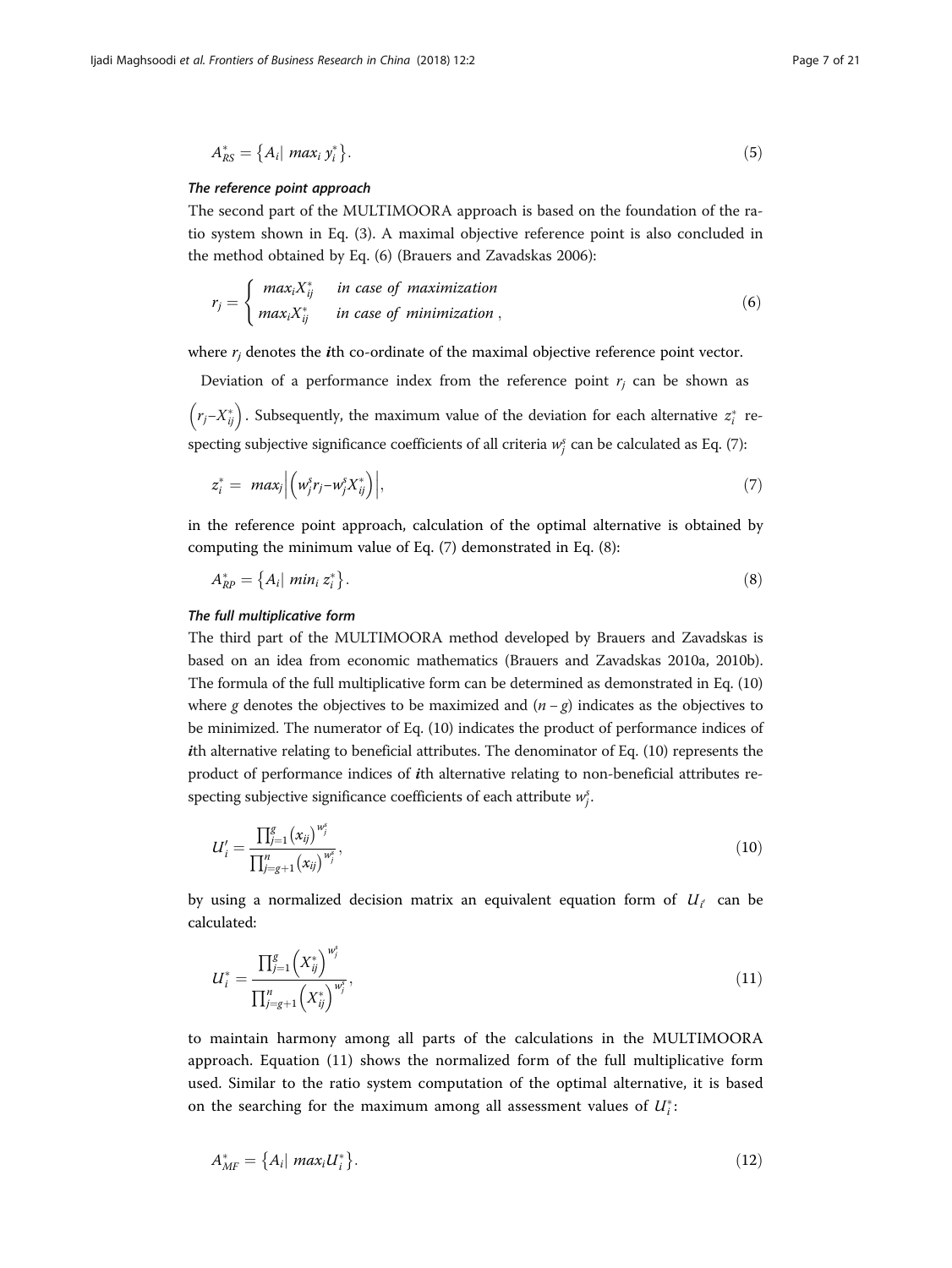#### <span id="page-7-0"></span>The dominance theory: The final ranking of the MULTIMOORA method

The dominance theory was proposed as a tool for ranking subordinate alternatives with the MULTIMOORA method (Brauers and Zavadskas [2011](#page-19-0), [2012](#page-19-0)). After the calculation of the subordinate ranks, they can be integrated into a final ranking, which is the final MULTIMOORA rank based on the obtained dominance theory. In dominance theory, a summary of the classification of the three MULTIMOORA methods is made based on cardinal and ordinal scales in which rankings rules should be applied (i.e., dominated, transitivity and equability). The theory of dominance can be described as: "(1) the plurality rule assisted with a kind of lexicographic method, (2) the method of correlation of ranks." demonstrated by Brauers and Zavadskas [\(2012](#page-19-0)). For a more detailed explanation of the dominance theory, readers can refer to the study of Brauers and Zavadskas ([2012](#page-19-0)).

# MULTIMOORA approach based on integrated Shannon's entropy

Hafezalkotob and Hafezalkotob ([2015b\)](#page-19-0) proposed an extended MULTIMOORA method based on Shannon's entropy significance coefficient for a material selection problem. As mentioned in Hafezalkotob and Hafezalkotob [\(2015b](#page-19-0)), significance coefficients can be obtained in the form of a subjective significance coefficient which comes directly from the completion of a decision matrix by decision makers. Many research studies have integrated the MCDM approaches with subjective weight calculation approaches such as Best-Worst Method (BWM), Shannon's entropy, etc. Huang et al. [\(2017\)](#page-19-0) applied a linguistic distribution assessment in order to represent FMEA team members' risk evaluation information and employed an improved interactive and multiple criteria decision-making approach to determine the risk priority of failure modes. Zhao et al. [\(2017\)](#page-20-0) suggested an integrated VIKOR approach considering intuitionistic fuzzy data along with both subjective and objective weights of criteria in a supplier selection problem. Liu et al. ([2017\)](#page-20-0) developed an integrated risk prioritization method to improve the performance of FMEA by using interval-valued intuitionistic fuzzy sets (IVIFSs) and the multi-attributive border approximation area comparison (MABAC) method. In the current research, two forms of significance coefficient of attributes are demonstrated: the subjective significance coefficient which is already demonstrated i.e., based on expert judgments, and the objective significance coefficient which is obtained through Shannon's entropy.

# Shannon's entropy significance coefficient

The concept of entropy has been widely employed in numerous fields of research e.g., social sciences, economics, physical sciences, etc. based on a mathematical theory of communication proposed by Claude Shannon ([1948](#page-20-0)). The proposed concept can be effectively employed in the process of decision making because in information theory it can be considered as a criterion for the degree of uncertainty represented by a discrete probability distribution, and it measures existent contrasts between sets of data and clarifies the average intrinsic information transferred to the decision maker (Hafezalkotob and Hafezalkotob [2016a\)](#page-19-0). Normalization of  $x_{ii}$  to determine  $p_{ii}$  which is the total project outcome, obtained by Eq. (13):

$$
p_{ij} = \frac{x_{ij}}{\sum_{i=1}^{m} x_{ij}},\tag{13}
$$

Shannon entropy measure  $E_i$  is calculated using the total project outcome  $p_{ii}$  computed by Eq. [\(14\)](#page-8-0):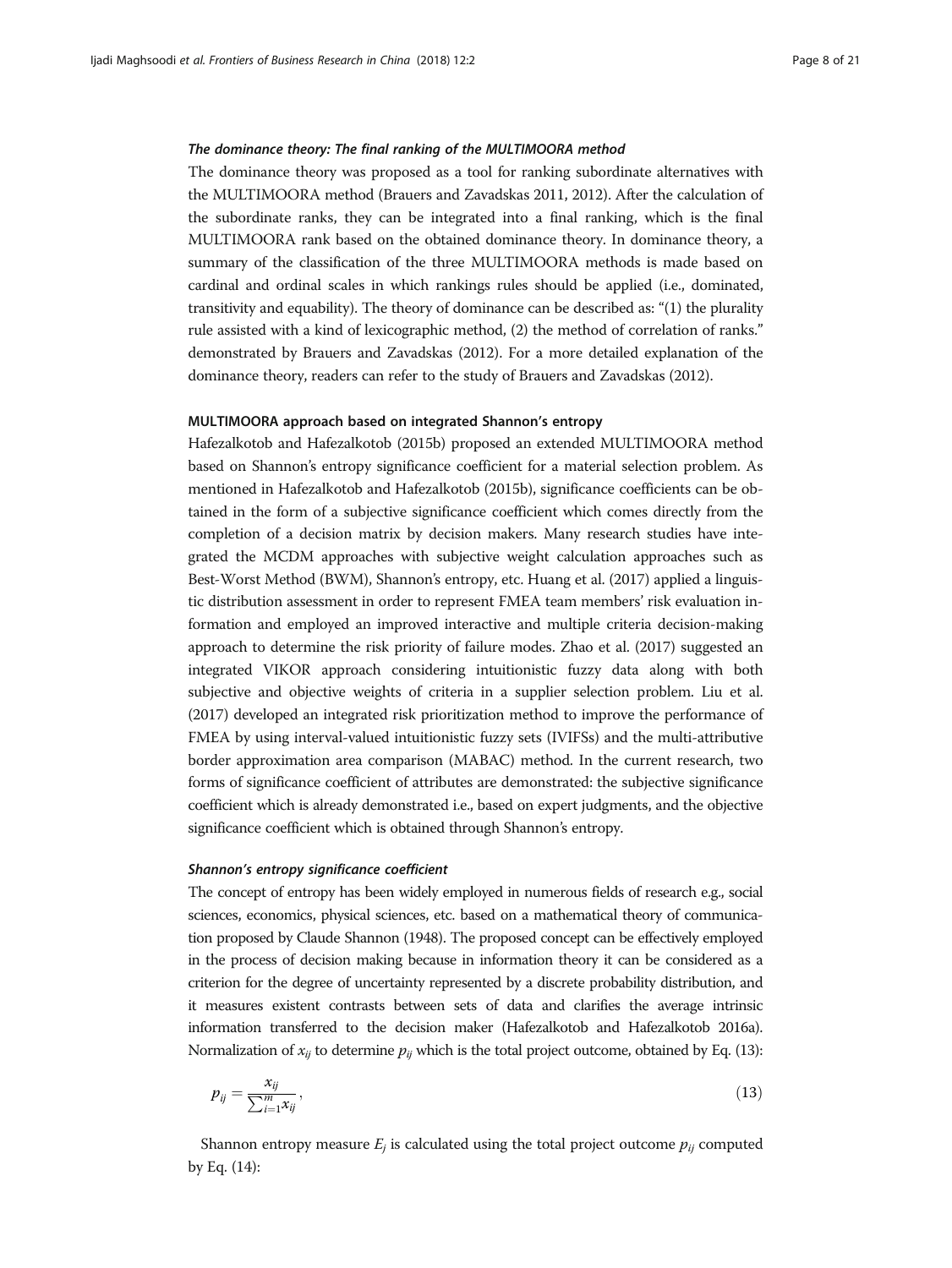<span id="page-8-0"></span>
$$
E_j = -k \sum_{i=1}^{m} \left( p_{ij} \ln p_{ij} \right), \text{ in which } k = \frac{1}{\ln(m)}.
$$
 (14)

calculation of objective significance coefficients achieved by employing  $E_i$  as demonstrated in Eq. (15):

$$
w_j^o = \frac{d_j}{\sum_{j=1}^n d_j} \quad \text{in which} \quad d_j = 1 - E_j. \tag{15}
$$

Calculation of the integrated Shannon significance coefficients, if the expert assigns subjective significance coefficients  $w_j^s$  computed by using Eq. (16) which is a combination of subjective and objective significance coefficients:

$$
w_j^* = \frac{w_j^s w_j^o}{\sum_{j=1}^n w_j^s w_j^o},\tag{16}
$$

when  $w_j^o$ , i.e., objective significance coefficient is larger, the variation degree of ratings on the attribute is higher, which is a result of a smaller  $E_i$  of an attribute. Adversely, larger  $E_i$  denotes a lower degree of variation of the ratings, the less information over attribute  $j$ , and minor objective significance coefficient  $w_j^o$  (Hafezalkotob and Hafezalkotob [2016b](#page-19-0)).

# The extended MULTIMOORA method based on Shannon's entropy

To integrate the MULTIMOORA method with Shannon's entropy significance coefficients  $w_j^o$ , the subjective significance coefficient  $w_j^s$  should be replaced by  $w_j^o$ . In current research, the MULTIMOORA method is calculated by using both Shannon significance coefficient  $w_j^o$  and considering the subjective significance coefficient with Shannon's entropy  $w_j^*$  . Considering the subjective significance coefficient with Shannon's entropy  $w_j^*$  the calculations of the extended MULTIMOORA method is obtained in section "The extended ratio system" and section "The extended reference point approach and the extended full multiplicative form".

The extended ratio system By replacing the subjective significance coefficient  $w_j^s$  with the combination of subjective significance coefficient with Shannon's entropy  $w_j^*$  the extended ratio system method is calculated by Eq. (17). Additionally, calculation of the optimal alternative obtained by Eq. (18):

$$
y_i^{ew} = \sum_{j=1}^g w_j^* X_{ij}^* - \sum_{j=g+1}^n w_j^* X_{ij}^*,
$$
\n(17)

$$
A_{RS}^{ew} = \{A_i | \text{ max}_i \text{ } y_i^{ew}\}. \tag{18}
$$

The extended reference point approach and the extended full multiplicative form As with the ratio system by replacing the subjective significance coefficient with the combination of subjective significance coefficient with Shannon's entropy  $w_j^*$ , the extended reference point approach, the extended full multiplicative form and the optimal alternative rankings of proposed methods are respectively achieved by calculating Eqs. (19), ([20\)](#page-9-0), ([21](#page-9-0)) and ([22\)](#page-9-0):

$$
z_i^{ew} = \text{max}_j \Big| \Big( w_j^* r_j - w_j^* X_{ij}^* \Big) \Big|, \tag{19}
$$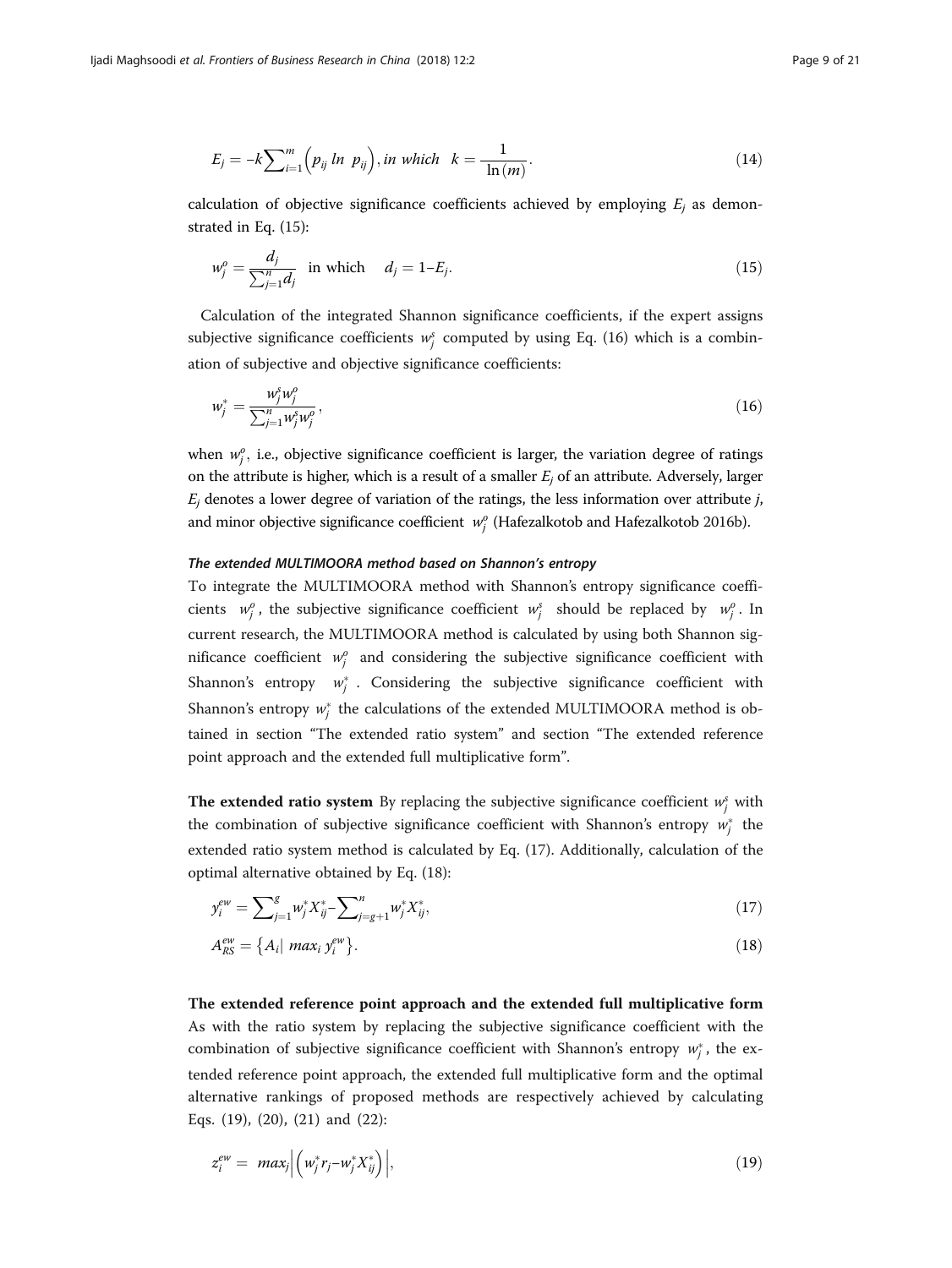<span id="page-9-0"></span>
$$
A_{RP}^{ew} = \left\{ A_i \middle| \min_i z_i^{ew} \right\},\tag{20}
$$

$$
U_i^{ew} = \frac{\prod_{j=1}^g \left(X_{ij}^*\right)^{w_j^*}}{\prod_{j=g+1}^n \left(X_{ij}^*\right)^{w_j^*}},\tag{21}
$$

$$
A_{MF}^{ew} = \{A_i | \; max_i U_i^{ew}\}.
$$
\n
$$
(22)
$$

The complete flow-diagram of the proposed approach i.e., the MULTIMOORA method based on integrated Shannon's entropy towards selecting the optimal PA method is illustrated in Fig. 1.

For the proposed MCDM methodology and based on Fig. 1, the first step is to gather the input data i.e., decision criteria and PA alternatives from experts and literature review to construct the decision matrix. Then the Shannon's entropy significance coefficient is calculated in order to obtain the weights of the criteria. Ultimately, three steps of the MULTI-MOORA approach including the ratio system, the reference point approach and the full multiplicative form are computed. Furthermore, to develop a better understanding of the proposed method a real-world case study is presented in Section "Findings and results".

# Findings and results

The current study is a practical and validation experiment. This type of research is practical because of its purpose. With regards to content and data collection, it is descriptive and quantitative. The type of review is a case study. Given that the success of performance appraisal (PA) methods in an organization is considered from the perspective of the human resources manager and high-level managers, the study population includes the specialists, experts, and officials of the implementation of the PA procedure in the proposed case-study. A set of criteria for selecting the optimal PA approach from the previous research and expert comments on the case study has been collected and classified in Table [1](#page-10-0) in which the description of each criterion is available. Table [2](#page-11-0) shows a short description of

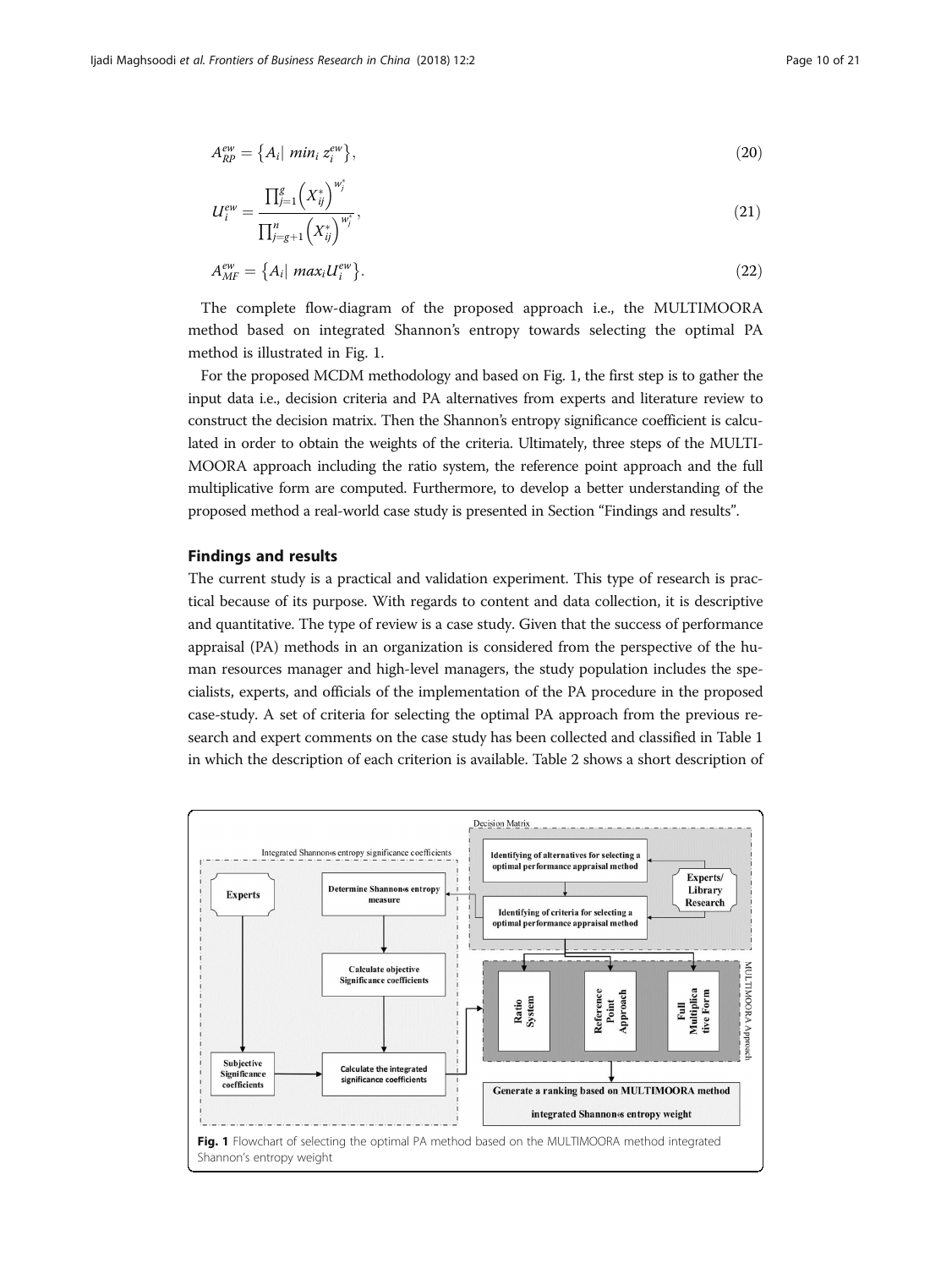| ID             | Criteria                                                      | Functional requirement Description |                                                                                                                                                                                                                                                                                                                                                                                              |
|----------------|---------------------------------------------------------------|------------------------------------|----------------------------------------------------------------------------------------------------------------------------------------------------------------------------------------------------------------------------------------------------------------------------------------------------------------------------------------------------------------------------------------------|
| C1             | Possibility of applying PA<br>method with Organization        | Maximum                            | Based on cultural, economic and<br>technical specifications in every<br>organization it is crucial to measure the<br>opportunity to implement a PA method<br>in the organization. The result of the<br>possibility of method appliance varies in<br>different organizations.                                                                                                                 |
| C <sub>2</sub> | Compatibility of PA method with<br>current Organization state | Maximum                            | Based on the different specifications of<br>an organization and the current state of<br>being, different PA approaches<br>may have a different compatibility level<br>which is an important criterion for<br>applying the proposed method.                                                                                                                                                   |
| C <sub>3</sub> | Compatibility with future<br>changes (Reliability)            | Maximum                            | Reliability of the PA method is<br>imperative for organizations. In the<br>modern-day dynamic environment of or-<br>ganizations, it is critical for a method to<br>be upgradable and updatable for future<br>changes in the organizations.                                                                                                                                                   |
| C4             | Cost of PA method                                             | Minimum                            | The cost of the proposed process is one<br>of the most important criteria for<br>applying any improvement procedure in<br>organizations. Implying PA methods in<br>organizations based on the procedure<br>and type of the organizations the cost<br>and price values may vary.                                                                                                              |
| C5             | Training needs of method                                      | Minimum                            | Different PA approaches have different<br>training requirements depending on the<br>type and size of the organizations.<br>Sometimes this training may have some<br>difficulties compared to others.                                                                                                                                                                                         |
| C <sub>6</sub> | Proven method application<br>(Validity)                       | Maximum                            | To propose and employ an<br>improvement process in any<br>organization, it is crucial for them to<br>apply a valid and proven version of the<br>proposed procedure. This matter is also<br>true for PA methods, to implement a<br>valid and proper PA method of which<br>the validity of process is acceptable<br>scientifically and proven to be positive<br>based on experience.           |
| C7             | Employee satisfaction<br>considerations                       | Maximum                            | One of the important issues in every<br>organization is employee loyalty. This<br>matter will improve by increasing the<br>employee's satisfaction factors.<br>Application of any new evaluation and<br>improvement process in organizations<br>affects the human resources. Therefore,<br>it is crucial to consider employee<br>satisfaction factors in applying the<br>assessment process. |
| C8             | Degree of sophistication<br>(Ease of use)                     | Minimum                            | Different methods of PA have different<br>levels of sophistication and different<br>levels of application. Availability of<br>technical experts or need of an expert<br>for applying the PA method is a matter<br>to be considered by organizations in<br>hiring their employees.                                                                                                            |

<span id="page-10-0"></span>Table 1 Criteria definition for selection of the optimal PA method

each PA method which has been selected to be included in the ranking procedure. These PA methods have been collected and classified from previous research and expert comments directly dealing with the case study's PA method implementation.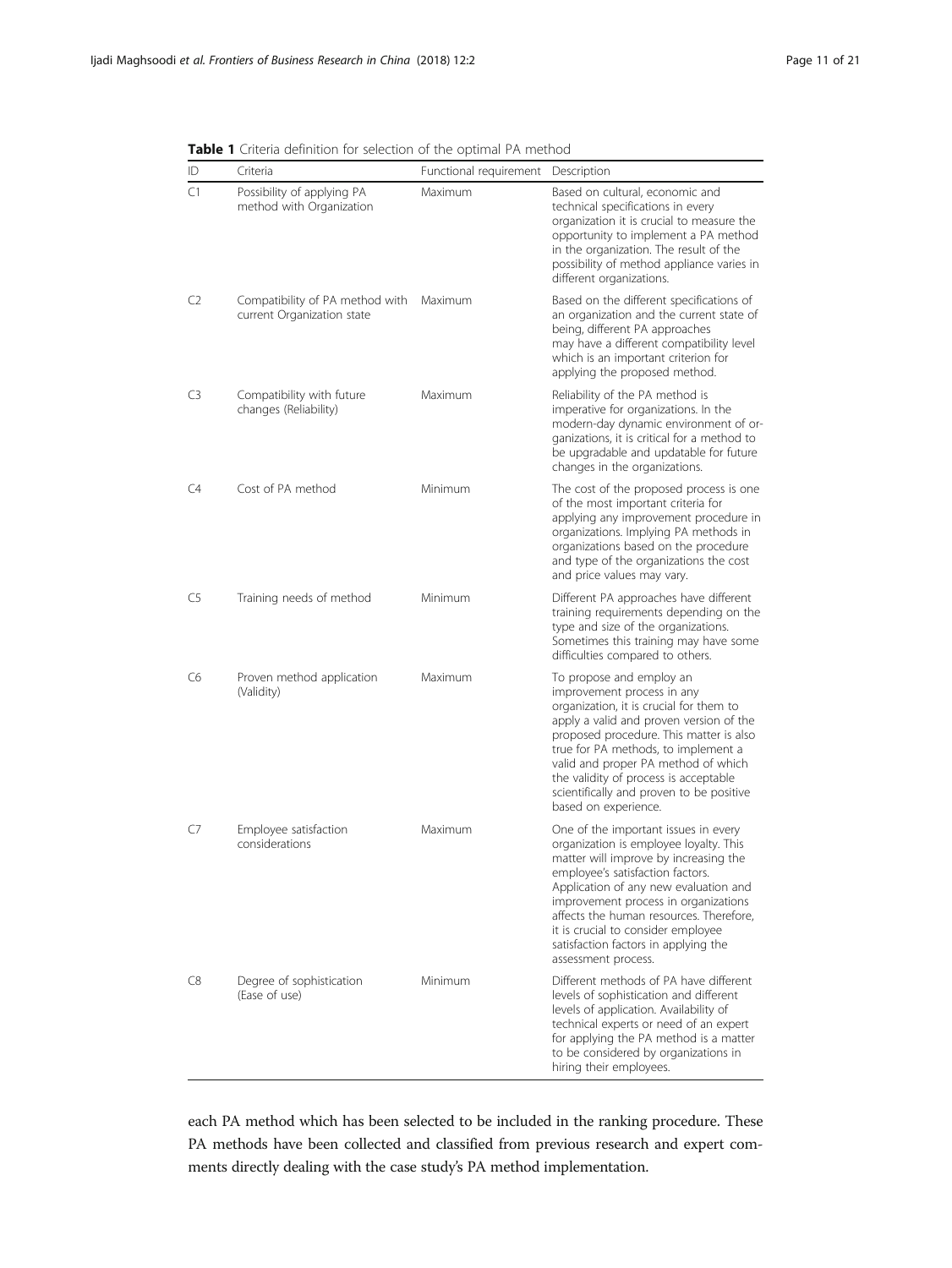| ID             | PA method candidate                                | Description                                                                                                                                                                                                                                                                                                                                  |
|----------------|----------------------------------------------------|----------------------------------------------------------------------------------------------------------------------------------------------------------------------------------------------------------------------------------------------------------------------------------------------------------------------------------------------|
| A1             | Ranking Method                                     | A superior ranks his employees based on competencies<br>from best to worst. Although, how the best and why the<br>best competence is selected is based on the superior's<br>judgments, and it is not described in this method.                                                                                                               |
| A <sub>2</sub> | Graphic Rating Scales                              | In this approach, a graphic rating scale is available in which<br>a list of performance indicators and range of graphical<br>grades illustrates the employees' grade by the score that<br>best defines the level of employees' performance for each<br>section.                                                                              |
| A3             | Narrative Essays Management                        | This method primarily attempts to concentrate on the<br>behavior. Based on explanations that administrators and<br>superiors write about an employee's (e.g., based on<br>existing capabilities and qualifications, previous<br>performance, and suggestions by others) strengths and<br>weaknesses, points for the evaluation are obtained. |
| A4             | Management by Objectives<br>(MBO)                  | This method is based on a systematic approach to<br>management by objectives. Employee performance is<br>graded by the achievement of the specified objectives<br>which is described by the administration. MBO includes<br>three main processes; object formulation, execution<br>process, and performance feedback.                        |
| A5             | Behaviorally Anchored Rating<br>Scale Human (BARS) | This method is based on behavioral statements to explain<br>various stages of performance for each factor in an<br>employee's performance. This method is a scale of<br>behaviors which is anchored to numerical ratings.                                                                                                                    |
| A6             | Human Resource Accounting<br>(HRA)                 | HRA is a method in which performance is specified<br>regarding cost and accounting measurements by which<br>employees' performances are rated by accounting for the<br>contributions of employees.                                                                                                                                           |
| A7             | Assessment Centers                                 | This method is based on the observation of behaviors<br>conducted by trained observers. In this approach, an<br>evaluation center which includes the observers is a place<br>where managers come together as a workgroup to<br>evaluate employees' performance.                                                                              |
| A8             | 360 Degree                                         | This method is based on numbers of stakeholders<br>(i.e., immediate supervisors, team members, customers,<br>peers, and self) which provides people with information<br>based on their actions towards others and vice versa.                                                                                                                |
| A9             | 720 Degree                                         | This method is a 360-degree feedback which has been<br>practiced twice. 720-degree method concentrates on<br>customer and investors' knowledge of their work.<br>In 720 degree, feedback is taken from external sources<br>(i.e., stakeholders, family, suppliers, and communities).                                                         |

<span id="page-11-0"></span>Table 2 Candidate alternatives selection of the optimal PA method (Shaout and Yousif [2014](#page-20-0))

In the current study, after identifying the PA methods and measurement criteria by employing expert comments from the case study i.e., experts in human resources and high level management of the suggested cross-industrial company in Iran, and the literature review, the PA methods are assessed by using the multiple criteria decisionmaking tools of the MULTIMOORA method and the Entropy MULTIMOORA. Additionally, a comparison of rankings has been made and demonstrated based on the proposed method in this study i.e., MULTIMOORA and Entropy MULTIMOORA and the TOPSIS approach and TOPSIS integrated Shannon's entropy. Subsequently, the optimal PA method is applied to a cross-industrial company in Iran as a real-world case study. The MULTIMOORA and MULTIMOORA approach based on integrated Shannon's entropy significant coefficients are utilized to select the optimal PA method for an organization. To reach a better understanding of the operative PA selection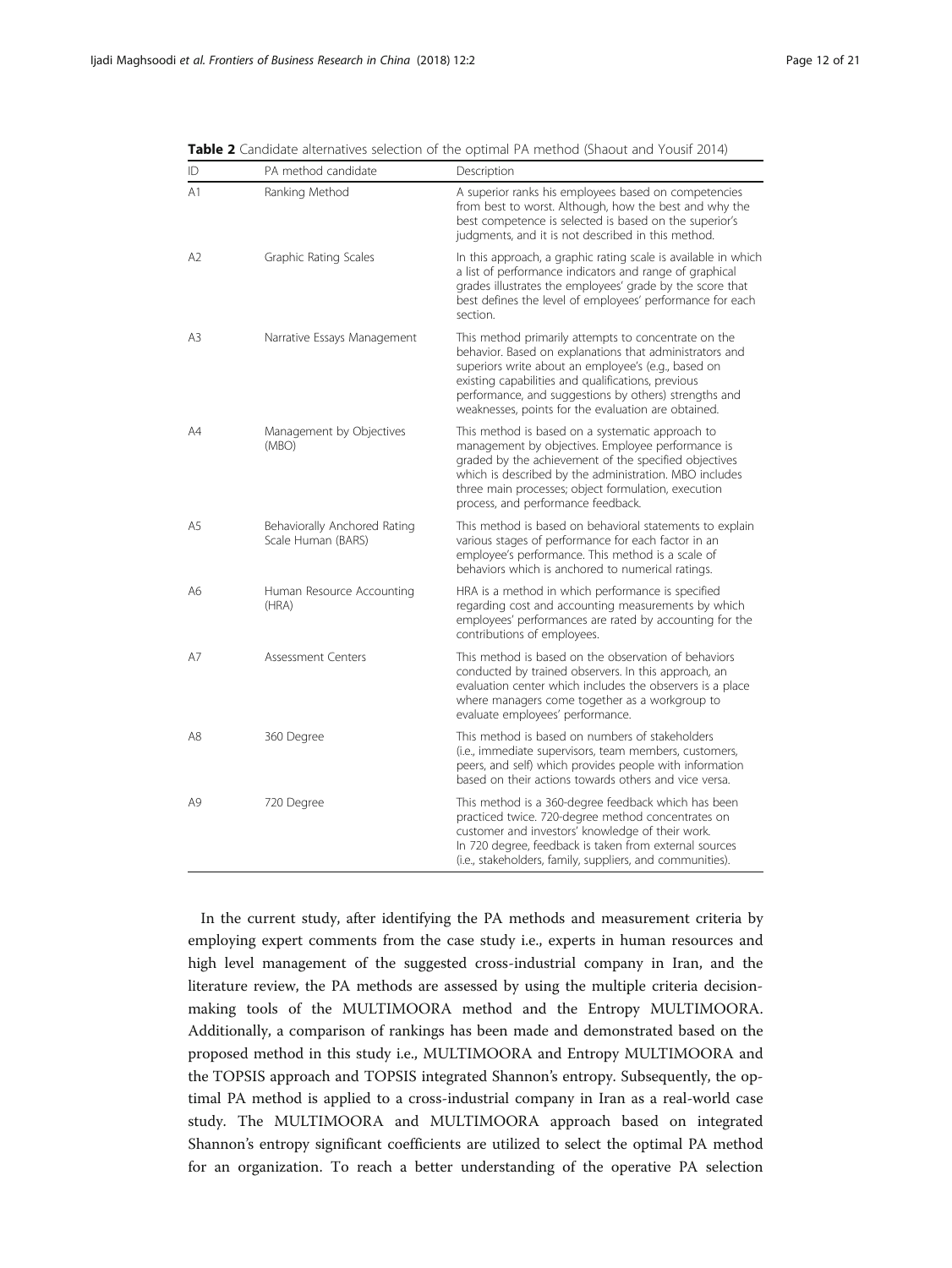procedure in a real-world application, a case-study of a multi-national cross-industrial company with the major activities in construction and transportation infrastructure in Iran is presented.

The necessary data for this case-study was collected through interviews. The respondents are high-level managers i.e., three managers, two human resource managers and two manager assistants all directly dealing with the procedure of selecting the optimal PA method. The interview method was question and answer (Q&A) based on the linguistic terms of Table 3. The fundamental purpose of the Q&A was to complete the decision matrix shown in Table [4](#page-13-0) based on the linguistic terms and the corresponding numbers of Table 3. This study is based on one case only i.e., that of a cross-industry company in Iran. As explained by Easton ([2010](#page-19-0)), focusing on one case study leads to a better understanding of existing data and a robust exploration and reflection on that data by the researchers. Flyvbjerg [\(2006\)](#page-19-0) clarified that to employ in-depth research on any topic, "one can study only one case, and the result can be generalized." Accordingly, the case-study in this research was not chosen randomly. It targeted a specific organization to be able to obtain data that other organizations would not be able to offer. As a result, this practical case has been chosen to gain a thorough knowledge of the selection of the optimal PA method in cross-industry organizations in Iran.

As mentioned before, in the MULTIMOORA procedure, decision matrix numbers which have different dimensions and measurement units transform into dimensionless numbers. This process is so-called normalization which is applied based on Eq. [\(3](#page-5-0)) by comparing numbers to each other. The normalized decision matrix is shown in Table [5.](#page-13-0)

Subjective significance coefficient  $w_j^s$  is imported from expert comments in the same procedure where the decision matrix is completed. Shannon entropy measure  $E_i$  is calculated by using Equation ([14\)](#page-8-0) and the calculation of objective significance coefficient  $w_j^o$  is achieved by employing  $E_j$  based on the Equation [\(15](#page-8-0)). Since both subjective and objective significance coefficients are available in this study, the combined (integrated) significance coefficient  $w_j^*$  is calculated by Equation ([16](#page-8-0)) shown in previous sections. Table [6](#page-14-0) shows the significant coefficients measurements which are computed from the decision matrix.

The values of the MULTIMOORA is obtained and calculated by employing Equation ([4](#page-5-0)), ([7\)](#page-6-0) and ([11\)](#page-6-0), respectively. Then, each stage of the MULTIMOORA procedure is calculated by each ranking method. Consequently, the optimal assessment for weighted MULTIMOORA (subjective weights) is calculated by employing dominance theory for the final rank Table [7.](#page-14-0)

| Linguistic term | Alphabetical value of<br>verbal comments | Numerical value of<br>verbal comments |
|-----------------|------------------------------------------|---------------------------------------|
| Very Poor       | Α                                        |                                       |
| Poor            | B                                        |                                       |
| Moderate        |                                          |                                       |
| Good            |                                          | 4                                     |
| Very Good       |                                          |                                       |

| <b>Table 3</b> Linguistic terms and the corresponding numbers |  |  |  |
|---------------------------------------------------------------|--|--|--|
|---------------------------------------------------------------|--|--|--|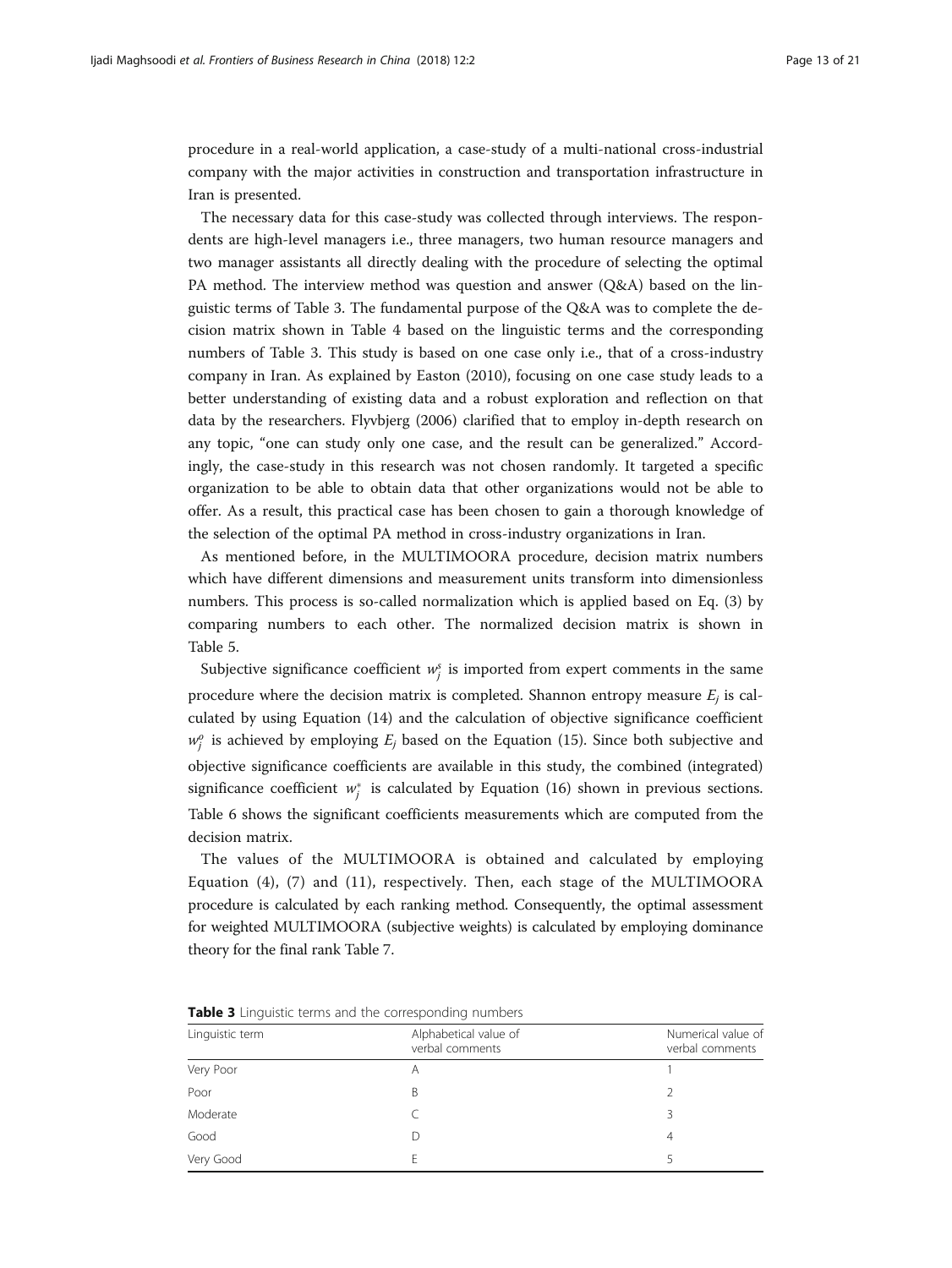| PA methods<br>alternatives | Criteria             |                         |                |               |                |                         |             |             |  |  |
|----------------------------|----------------------|-------------------------|----------------|---------------|----------------|-------------------------|-------------|-------------|--|--|
|                            | $\subset$ 1<br>(MAX) | C <sub>2</sub><br>(MAX) | C3<br>(MAX)    | C4<br>(MIN)   | C5<br>(MIN)    | C <sub>6</sub><br>(MAX) | С7<br>(MAX) | C8<br>(MIN) |  |  |
| A1                         | $\mathfrak{D}$       | 3                       | $\overline{2}$ | 2             | 2              |                         |             |             |  |  |
| A2                         | 3                    |                         |                | $\mathcal{P}$ | $\overline{4}$ |                         |             |             |  |  |
| A3                         | 4                    |                         | 2              | 3             | $\mathfrak{D}$ | $\mathcal{P}$           | 3           |             |  |  |
| A4                         | 3                    | $\mathcal{P}$           | $\overline{4}$ | $\mathcal{P}$ | 3              | 3                       | 4           | 2           |  |  |
| A5                         |                      | ζ                       | $\mathfrak{D}$ | $\mathcal{P}$ | $\mathcal{P}$  | $\mathcal{P}$           | 3           | ζ           |  |  |
| А6                         |                      |                         | 4              | 4             | 4              | 5                       | 5           | 5           |  |  |
| А7                         | C.                   | 5                       | 5              | 5             | $\mathfrak{D}$ | $\overline{4}$          | 4           | 4           |  |  |
| A8                         |                      | $\overline{4}$          | $\overline{4}$ | 4             | $\mathfrak{D}$ | 4                       | 5           | ζ           |  |  |
| А9                         | 4                    |                         | 4              | 4             | $\mathcal{P}$  | 5                       | 4           | 4           |  |  |
|                            |                      |                         |                |               |                |                         |             |             |  |  |

<span id="page-13-0"></span>Table 4 Decision matrix for ranking the optimal PA method

Based on entropy measurements described in Table [6](#page-14-0) and previous calculations for the MULTIMOORA approach respecting subjective and objective significance coefficients combined, the assessment values of Entropy MULTIMOORA is calculated by employing Eqs. [\(17](#page-8-0)), ([19](#page-8-0)) and [\(21\)](#page-9-0) and shown in Table [8](#page-15-0). Additionally, the ranking of each procedure of MULTIMOORA is obtained by the assessment values and the final rank of the method respecting dominance theory.

Technique for Order Preference by Similarity to Ideal Solution (TOPSIS) is a technique of MCDM which has been proposed and developed by (Hwang and Yoon [1981;](#page-19-0) Yoon and Hwang [1995](#page-20-0)). In TOPSIS Euclidean distances after the Minkowski metric would lead to  $\infty$  solutions. Therefore TOPSIS introduces Significance Coefficients, called wrongly weights (Hwang and Yoon [1981\)](#page-19-0). In the current study, a comparison of the proposed method i.e., MULTIMOORA and Entropy MULTI-MOORA with TOPSIS and Entropy TOPSIS is demonstrated in Table [9.](#page-15-0)

The Spearman rank correlation coefficient helps with evaluating the similarity of the rankings. A coefficient is a real number in the range of −1 and 1. The Spearman coefficient equal to one denotes identical rankings and −1 indicates opposite rankings. Spearman was a psychologist who in 1904–1910 wrongly used the traditional operations of mathematics for ordinal numbers. It was the statistician Kendall who formulated the rank correlation method: "we shall often operate with these numbers as if

| PA methods   | Criteria |                |                |        |                |                |        |        |  |
|--------------|----------|----------------|----------------|--------|----------------|----------------|--------|--------|--|
| alternatives | C1       | C <sub>2</sub> | C <sub>3</sub> | C4     | C <sub>5</sub> | C <sub>6</sub> | C7     | C8     |  |
| A1           | 0.2132   | 0.3094         | 0.1980         | 0.2020 | 0.2480         | 0.0995         | 0.0909 | 0.1084 |  |
| A2           | 0.3198   | 0.1031         | 0.0990         | 0.2020 | 0.4961         | 0.0995         | 0.1818 | 0.1084 |  |
| A3           | 0.4264   | 0.2062         | 0.1980         | 0.3030 | 0.2480         | 0.1990         | 0.2727 | 0.2169 |  |
| A4           | 0.3198   | 0.2062         | 0.3960         | 0.2020 | 0.3721         | 0.2985         | 0.3636 | 0.2169 |  |
| A5           | 0.2132   | 0.3094         | 0.1980         | 0.2020 | 0.2480         | 0.1990         | 0.2727 | 0.3253 |  |
| A6           | 0.1066   | 0.1031         | 0.3960         | 0.4040 | 0.4961         | 0.4975         | 0.4545 | 0.5423 |  |
| A7           | 0.2132   | 0.5157         | 0.4950         | 0.5050 | 0.2480         | 0.3980         | 0.3636 | 0.4338 |  |
| A8           | 0.5330   | 0.4125         | 0.3960         | 0.4040 | 0.2480         | 0.3980         | 0.4545 | 0.3253 |  |
| A9           | 0.4264   | 0.5157         | 0.3960         | 0.4040 | 0.2480         | 0.4975         | 0.3636 | 0.4338 |  |

Table 5 Normalized decision matrix for ranking the optimal PA method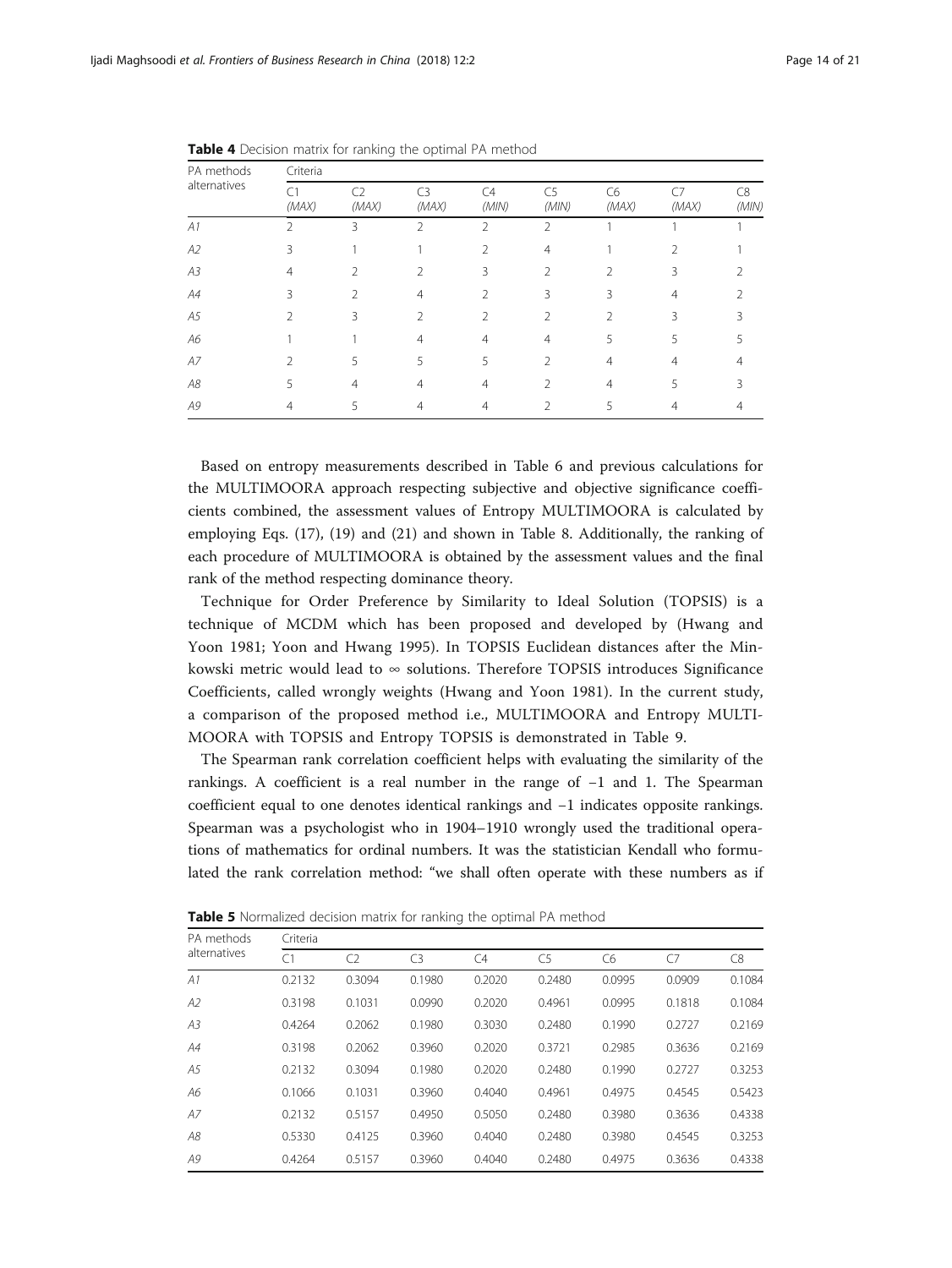| Significant<br>coefficients | Criteria |        |                |                |                |                |        |        |
|-----------------------------|----------|--------|----------------|----------------|----------------|----------------|--------|--------|
|                             | С1       |        | C <sub>3</sub> | C <sub>4</sub> | C <sub>5</sub> | C <sub>6</sub> |        | C8     |
| $W_i^S$                     | 0.1923   | 0.0769 | 0.1538         | 0.1153         | 0.0769         | 0.1923         | 0.1153 | 0.0769 |
| $E_i$                       | 1.310    | 1.283  | 1.307          | 1.326          | 1.334          | 1.282          | 1.317  | 1.291  |
| $W_i^O$                     | 0.1263   | 0.1154 | 0.1252         | 0.1330         | 0.1364         | 0.1151         | 0.1294 | 0.1188 |
| $W_i^*$                     | 0.1951   | 0.0713 | 0.1547         | 0.1232         | 0.0842         | 0.1778         | 0.1199 | 0.0734 |

<span id="page-14-0"></span>Table 6 Significant coefficients measures and weighting factors

they were the cardinals of ordinary arithmetic, adding them, subtracting them and even multiplying them," but he never gave a proof of this statement (Kendall [1938\)](#page-19-0). Figure [2](#page-16-0), illustrates the correlation between ranking lists by utilizing the Spearman rank correlation coefficient obtained by employing Equation (23), the Spearman rank correlation coefficient similarity of the rankings in Table [9](#page-15-0).

$$
r_s = 1 - \frac{\sum_{i=1}^{n} D^2}{n(n^2 - 1)},
$$
\n(23)

where  $D$  is differences between the two ranks and  $n$  denotes the sample size.

Figure [2](#page-16-0) shows that the proposed methods in this study have high correlation values compared to each other. Based on Table [9,](#page-15-0) alternative number 9 i.e., 360 Degree has been selected as the optimal PA method based on MULTIMOORA, Entropy MULTIMOORA, and Entropy TOPSIS.

# 360-degree feedback example: a managerial vision

360-degree feedback which is also known as multi-rater feedback, multi-source feedback or multi-source assessment refers to the process by which PAs are collected from different individual sources i.e., supervisors, peers, subordinates, and customers instead of relying on an appraisal from a single source which would provide less information for the feedback. (Ghorpade [2000](#page-19-0); van der Heijden and Nijhof [2004\)](#page-20-0). Today, studies suggest that most organizations use some type of multi-source feedback because of its significant advantages over the traditional PA methods (Espinilla et al. [2013](#page-19-0)). As mentioned, this study is a case-based research employing the optimal PA method, 360-degree feedback, selected by the proposed MCDM approach i.e., Entropy

| PA methods   | Assessment values |         |        | Rankings       |                |                |            |
|--------------|-------------------|---------|--------|----------------|----------------|----------------|------------|
| alternatives |                   | $Z_i^*$ | U*     | $y_i^*$        | $Z_i^*$        | $U^*$          | Final rank |
| A1           | 0.07415           | 0.0615  | 0.4088 | 8              | 6              | 8              | 8          |
| A2           | 0.0549            | 0.0609  | 0.3749 | 9              | $\overline{4}$ | 9              | 9          |
| A3           | 0.1273            | 0.0456  | 0.5313 | 5              | $\overline{2}$ | 5              | 5          |
| A4           | 0.1690            | 0.04100 | 0.6349 | 3              |                | 3              | 3          |
| A5           | 0.0975            | 0.06150 | 0.4873 | 7              | 5              | 6              | 6          |
| A6           | 0.1109            | 0.0820  | 0.4642 | 6              | $\circ$        | 7              | 7          |
| A7           | 0.1646            | 0.0615  | 0.6065 | $\overline{4}$ | 7              | 4              | 4          |
| A8           | 0.2334            | 0.0574  | 0.7391 |                | 3              |                |            |
| A9           | 0.2211            | 0.0765  | 0.7172 | 2              | 8              | $\mathfrak{D}$ | 2          |

Table 7 Assessment values and rankings of the weighted (subjective) MULTIMOORA for selecting optimal PA method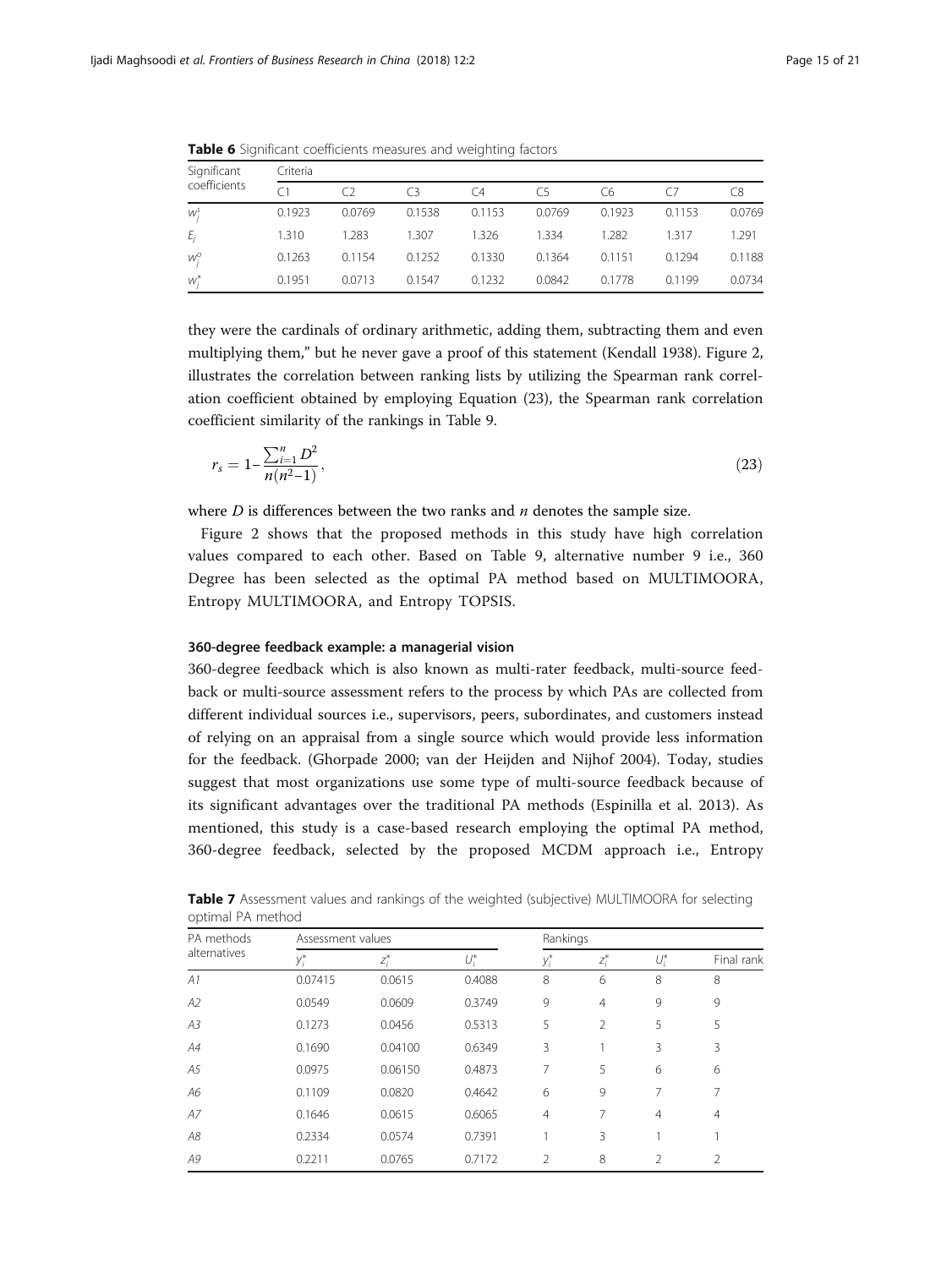| PA methods   | Assessment values |            | Rankings          |                |                |                |                |
|--------------|-------------------|------------|-------------------|----------------|----------------|----------------|----------------|
| alternatives | $V_i^{ew}$        | $Z_i^{ew}$ | l J <sup>ew</sup> | $y_i^{ew}$     | $Z_i^{ew}$     | $U^{ew}$       | Final rank     |
| A1           | 0.0691            | 0.0624     | 0.4247            | 8              | 6              | 8              | 8              |
| А2           | 0.0499            | 0.0612     | 0.3914            | 9              | 3              | 9              | 9              |
| A3           | 0.1224            | 0.0459     | 0.5512            | 5              | $\overline{2}$ | 5              | 5              |
| A4           | 0.1629            | 0.0416     | 0.6556            | 3              |                | 3              | 3              |
| A5           | 0.0927            | 0.0624     | 0.5057            | $\overline{7}$ | 5              | 6              | 6              |
| A6           | 0.1010            | 0.0832     | 0.4745            | 6              | 8              | 7              | 7              |
| А7           | 0.1543            | 0.0624     | 0.6188            | $\overline{4}$ | $\overline{4}$ | $\overline{4}$ | $\overline{4}$ |
| Α8           | 0.2254            | 0.0530     | 0.7587            |                | 3              |                |                |
| А9           | 0.2108            | 0.0707     | 0.7320            | $\mathfrak{D}$ | 7              | $\mathcal{P}$  | 2              |

<span id="page-15-0"></span>Table 8 Assessment values and rankings of Entropy MULTIMOORA for selecting optimal PA method

MULTIMOORA & MULTIMOORA. In order to present a better understanding of the 360-degree approach, the application of the 360-degree approach to a realworld case study is presented.

The necessary research data has been collected using a questionnaire. In this casestudy, the questionnaire was created by the organization utilizing the value engineering concepts based on the 360-degree feedback approach. It consists of ten general evaluation factors with 72 questions which were obtained by using the PA approach from the group of experts in the human resource department. Additionally, the rating for the factors in the questionnaire is based on a 0–20 scale. Table [10](#page-16-0) shows the statistical population and characteristics of the respondents regarding their occupation in the organization.

Generally, the organizational PA procedure is applied every 6 months in the casestudy organization, in this research, the central office of the multi-national crossindustrial organization selected for statistical analysis. The questionnaire has been distributed to 475 employees and 275 complete and accurate questionnaires have been received. The sample size was selected by using the Krejcie and Morgan Table. To control the quality of the questionnaire results, the proper objective features should be

| PA methods   | MCDM methods      |                                      |               |                                  |  |  |  |  |
|--------------|-------------------|--------------------------------------|---------------|----------------------------------|--|--|--|--|
| alternatives | <b>MULTIMOORA</b> | MULTIMOORA with<br>Shannon's entropy | <b>TOPSIS</b> | TOPSIS with<br>Shannon's entropy |  |  |  |  |
| A1           | 8                 | 8                                    | 8             | 9                                |  |  |  |  |
| A2           | 9                 | 9                                    | 9             | 8                                |  |  |  |  |
| A3           |                   | 5                                    |               |                                  |  |  |  |  |
| A4           |                   |                                      | 4             | 4                                |  |  |  |  |
| A5           | 6                 | 6                                    | 6             | 6                                |  |  |  |  |
| A6           |                   |                                      |               |                                  |  |  |  |  |
| A7           | 4                 |                                      | 5             | 5                                |  |  |  |  |
| A8           |                   |                                      |               |                                  |  |  |  |  |
| A9           |                   |                                      | 3             | 3                                |  |  |  |  |

Table 9 Comparison between the optimal PA method ranks of the proposed MULTIMOORA approach with TOPSIS method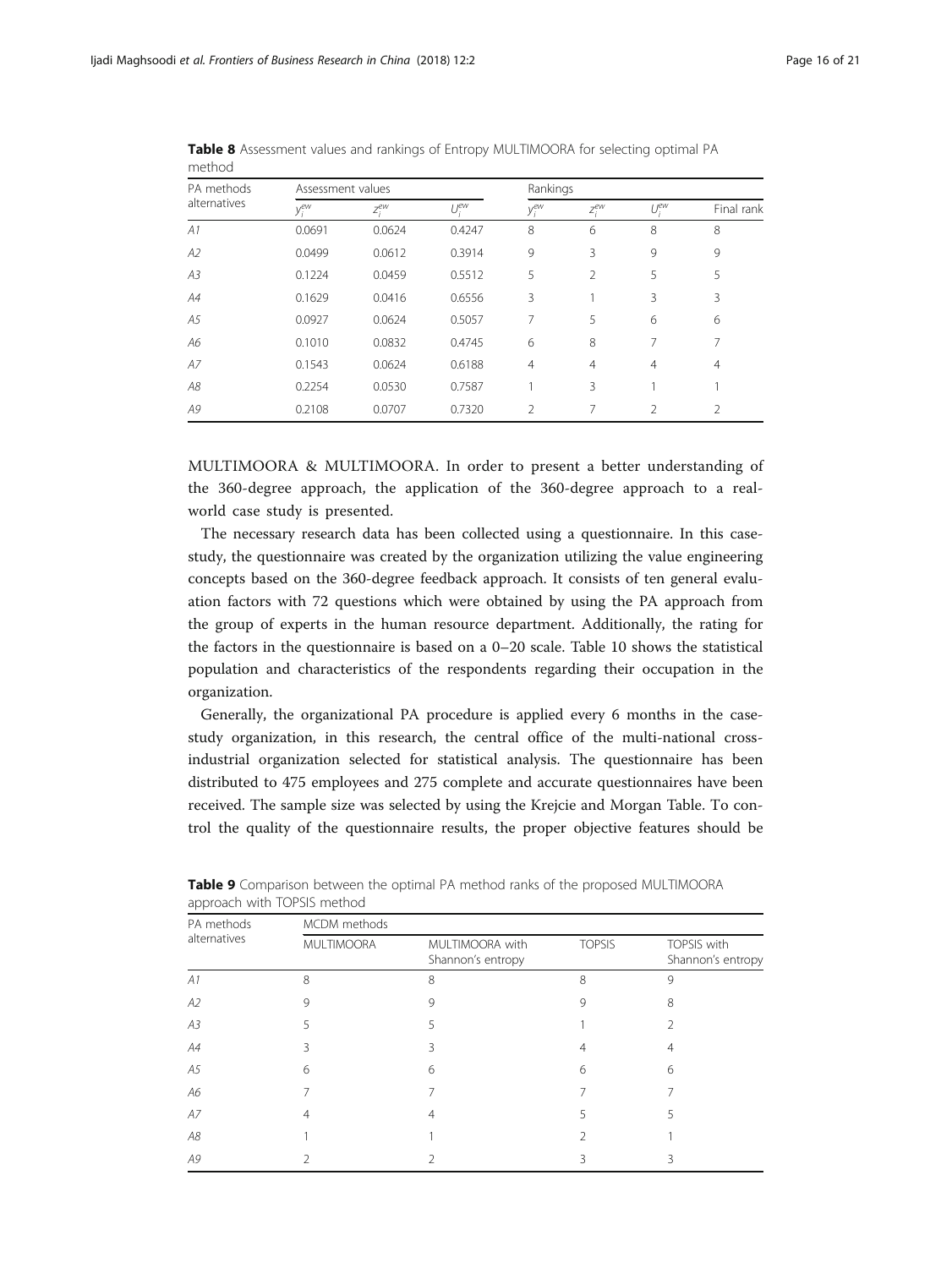<span id="page-16-0"></span>

examined. Among these features, validity and reliability are more important. The purpose of the validity feature of the questionnaire is to what extent it can accurately measure the variables that are designed for it. In the collected statistical sample from the questionnaires, at least 12 professionals and experts from the human resource department have confirmed the validity of the prepared questionnaire for this research. The purpose of the reliability feature of the questionnaire is to what extent it can measure the same results by using the questionnaire in other different spatial and temporal conditions. Cronbach's alpha is one of the most common methods for determining the reliability of the questionnaire. When the Cronbach's alpha value gets closer to 100%, the reliability of the collection tools is increased. The Cronbach's alpha reliability coefficient of the questionnaire has reached 73% by using SPSS software which indicates the acceptability of the reliability test of the questionnaire. Additionally, to achieve more accurate reliability, the Composite Reliability coefficient (CR) has also been considered, and the rate of 0.70 has been obtained by using Smart PLS software which demonstrates the acceptability of the CR test of the questionnaire. Subsequently, when the PA results for each employee is obtained, the senior management will decide what to do based on the three following stated scenarios:

I. Employees that obtained less than 70% of the average; for these employees, the PA period will change to 3 months, and if the same results are shown in the next PA, the employees will end up in the penalty process.

| Number of employees | Organizational level         |
|---------------------|------------------------------|
| 75                  | Specialist                   |
| 50                  | <b>Engineering Assistant</b> |
| 50                  | Supervisor                   |
| 40                  | Middle-level manager         |
| 60                  | High-level manager           |
| Total = $275$       |                              |

Table 10 Characteristics of the questionnaire respondents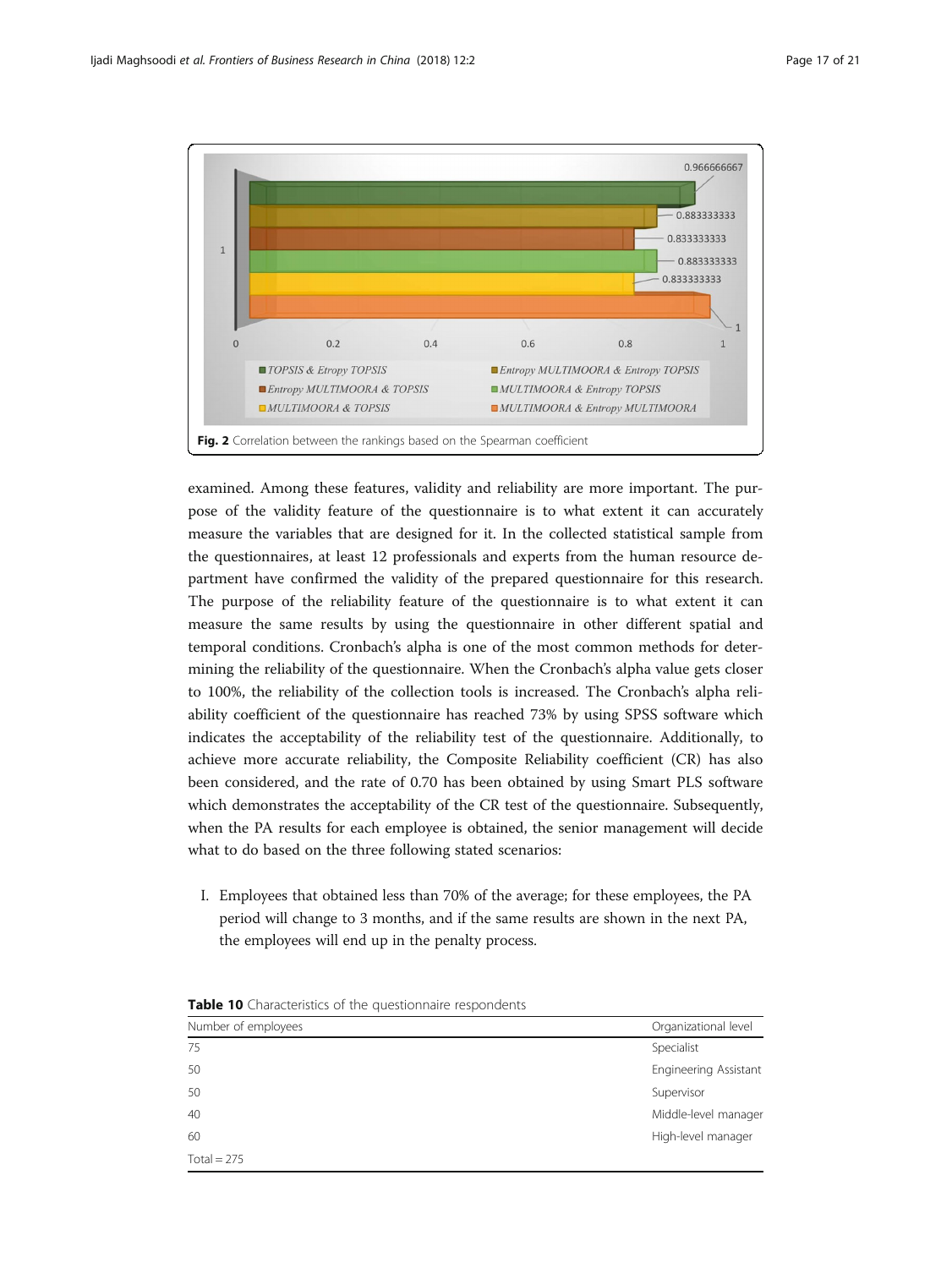- <span id="page-17-0"></span>II. Employees that obtained more than 50% of the average; these employees will receive encouragement and financial and non-financial rewards.
- III.Employees that obtained more than 70% of the average; treated the same as II and these employees will be asked to be evaluators for the next PA.

Figure 3 shows an example of an employee performance evaluation from the casestudy based on ten factors. The employee Mr. X.Y is on the supervision organizational level, and it is the third time this employee has been involved in PA procedure.

# Conclusion

In today's dynamic and competitive environment for organizations, one of the most important issues to discuss is the continuous improvement of the organization itself. One of the main tools to maintain improvement is the periodic evaluation. Therefore, selecting the best PA method is substantial. In large-sized enterprises, selecting the optimal PA method is a challenging task which may require research and special expertise. Selecting the optimal PA method considering the specifications of an organization based on details considering that the possibility of being wrong could impose inappropriate costs on organizations. This is the reason why selecting the optimal approach based on the MCDM method is a good idea, comprehensively described in the current paper. In the present paper, criteria and PA approaches were first identified, and a comprehensive description of each criterion and alternative was provided. Second, the MULTIMOORA integrated Shannon's entropy was utilized to provide a selection of optimal PA methods applied to a case-study, a multi-national cross-industry company in Iran. Third, the correlations between the rankings of the MULTIMOORA approach and the TOPSIS method were examined by applying correlation coefficients of ranks. Finally, the optimal PA method i.e., 360-degree feedback was selected and employed in the case study and the results of the PA were specified and demonstrated. Ultimately, in this study, a new application of the MULTIMOORA approach has been presented.

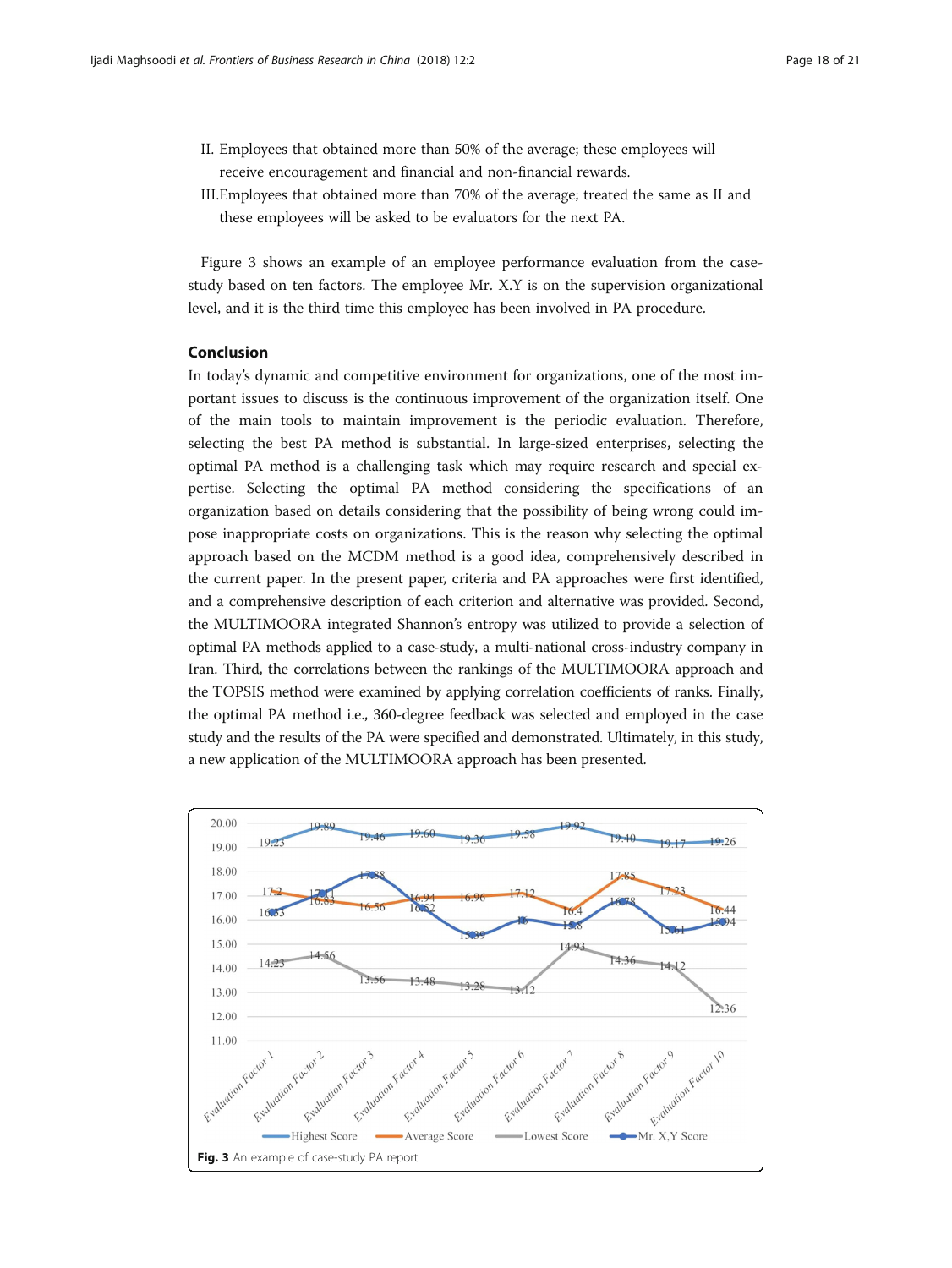<span id="page-18-0"></span>Suggestions for future developments of this study may be as follows. First, input data of the MCDM approach can be extended to cases in which the data of the problem has different mathematical forms such as extensions of fuzzy sets, e.g., flou sets, fuzzy multi-sets, bipolar fuzzy sets, and interval data structure. Second, applying the current decision matrix including the same criteria and alternatives to different organizations may have different results which could be compared to the current research. Third, significance coefficients of attributes may be achieved using various techniques. In the present study, subjective significance coefficients were considered, and objective significance coefficients were determined based on Shannon entropy. Subjective significance coefficients may be computed by applying various methods such as ANP, AHP, and BWM.

#### Abbreviations

AHP: Analytic hierarchy process; CR: Composite reliability coefficient; DHHFLTS: Double Hierarchy Hesitant Fuzzy Linguistic Term Set; DHLTS: Double Hierarchy Linguistic Term Set; FMEA: Failure mode and effect analysis; HCW: Health-care waste; HFLTS: Hesitant Fuzzy Linguistic Term Set; IVIFSs: Interval-valued Intuitionistic Fuzzy Sets; MADM: Multi-attribute decision making; MCDM: Multiple criteria decision making; MOORA: The multi-objective optimization on the basis of ratio analysis; PA: Performance appraisal; TOPSIS: Technique for order preference by similarity to ideal solution

#### Acknowledgements

There is no need for acknowledgement.

#### Funding

Funding Information is not available and it is not applicable.

#### Availability of data and materials

Available upon request.

#### Authors' contributions

Abteen Ijadi maghsoodi is the corresponding author and the main researcher of the proposed study. In which 85% of the job have been written and calculated by him with collaboration of her assistant Mrs. Gelayol Abouhamzeh. The proposed manuscript is a research based on supervision of Dr. Mohamad Khalilzadeh and Professor Edmundas Kazimieras Zavadskas as consultants. All authors read and approved the final manuscript.

#### Ethics approval and consent to participate

This article does not contain any studies with human participants performed by any of the authors.

#### Competing interest

The authors declare that there are no conflicts of interest in this paper.

# Publisher's Note

Springer Nature remains neutral with regard to jurisdictional claims in published maps and institutional affiliations.

#### Author details

1 Department of Industrial Engineering, Science and Research Branch, Islamic Azad University, Daneshgah Blvd, Simon Bulivar Blvd, Tehran 14515/775, Iran. <sup>2</sup>Vilnius Gediminas Technical University, Saulėtekio al. 11, 10223 Vilnius, Lithuania.

## Received: 6 October 2017 Accepted: 6 December 2017 Published online: 14 January 2018

#### References

Ahmed, I., Sultana, I., Paul, S. K., & Azeem, A. (2013). Employee performance evaluation: A fuzzy approach. International Journal of Productivity and Performance Management, 62(7), 718–734 [https://doi.org/10.1108/IJPPM-01-2013-0013](http://dx.doi.org/10.1108/IJPPM-01-2013-0013).

Awasthi, A., & Baležentis, T. (2017). A hybrid approach based on BOCR and fuzzy MULTIMOORA for logistics service provider selection. International Journal of Logistics Systems and Management, 27(3), 261–282 [https://doi.org/10.](http://dx.doi.org/10.1504/IJLSM.2017.10005115) [1504/IJLSM.2017.10005115.](http://dx.doi.org/10.1504/IJLSM.2017.10005115)

Baležentis, T., & Baležentis, A. (2014). A survey on development and applications of the multi-criteria decision making method MULTIMOORA. Journal of Multi-Criteria Decision Analysis, 21(3–4), 209–222 [https://doi.org/10.1002/mcda.1501](http://dx.doi.org/10.1002/mcda.1501).

Brauers, W. K. M., & Ginevičius, R. (2010). The economy of the Belgian regions tested with MULTIMOORA. Journal of Business Economics and Management, 11(2), 173–209 [https://doi.org/10.3846/jbem.2010.109.](http://dx.doi.org/10.3846/jbem.2010.109)

Brauers, W. K. M., & Zavadskas, E. K. (2006). The MOORA method and its application to privatization in a transition economy by a new method: The MOORA method. Control and Cybernetics, 35(2), 445–469.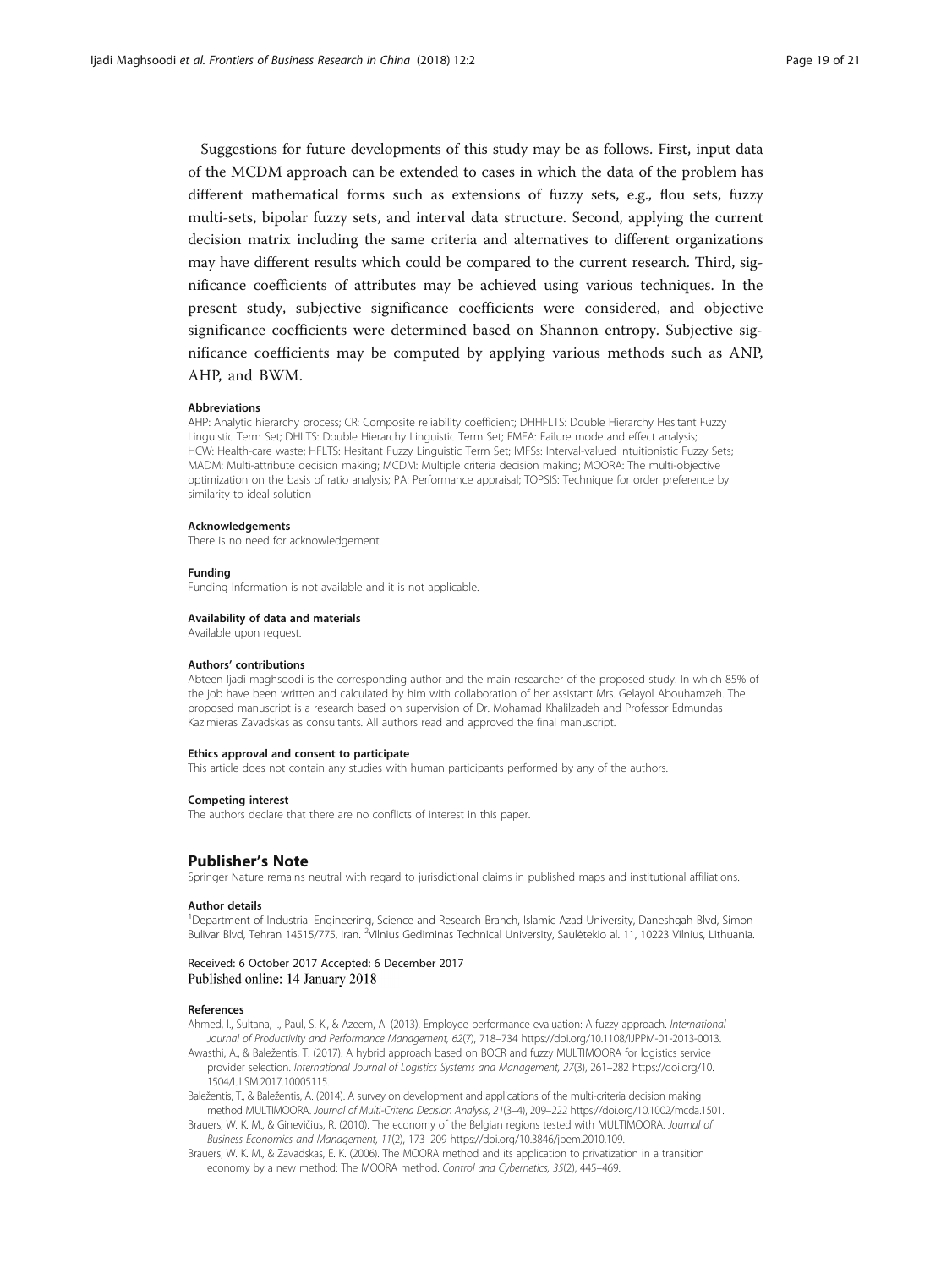<span id="page-19-0"></span>Brauers, W. K. M., & Zavadskas, E. K. (2010a). A multi-objective decision support system for project selection with an application for the tunisian textile industry. Ekonomika a Management.

Brauers, W. K. M., & Zavadskas, E. K. (2010b). Project management by multimoora as an instrument for transition economies. Technological and Economic Development of Economy, 16(1), 5–24 [https://doi.org/10.3846/tede.2010.01](http://dx.doi.org/10.3846/tede.2010.01).

Brauers, W. K. M., & Zavadskas, E. K. (2011). Multimoora optimization used to decide on a Bank loan to buy property. Technological and Economic Development of Economy, 17(1), 174–188 [https://doi.org/10.3846/](http://dx.doi.org/10.3846/13928619.2011.560632) [13928619.2011.560632](http://dx.doi.org/10.3846/13928619.2011.560632).

Brauers, W. K. M., & Zavadskas, E. K. (2012). Robustness of MULTIMOORA: A method for multi-objective optimization. Informatica, 23(1), 1–25.

Carlucci, D. (2010). Evaluating and selecting key performance indicators: An ANP-based model. Measuring Business Excellence, 14(2), 66–76 [https://doi.org/10.1108/13683041011047876.](http://dx.doi.org/10.1108/13683041011047876)

Caruth, D. L., & Humphreys, J. H. (2008). Performance appraisal: Essential characteristics for strategic control. Measuring Business Excellence, 12(3), 24–32 [https://doi.org/10.1108/13683040810900377](http://dx.doi.org/10.1108/13683040810900377).

Ceballos, B., Lamata, M. T., & Pelta, D. A. (2016). Fuzzy multicriteria decision-making methods: A comparative analysis. International Journal of Intelligent Systems, 32, 722–738 [https://doi.org/10.1002/int.21873.](http://dx.doi.org/10.1002/int.21873)

Chen, B. R. (2015). Subjective performance feedback, ability attribution, and renegotiation-proof contracts. Journal of Economic Behavior and Organization, 117, 155–174 [https://doi.org/10.1016/j.jebo.2015.06.010.](http://dx.doi.org/10.1016/j.jebo.2015.06.010)

Dai, W. F., Zhong, Q. Y., & Qi, C. Z. (2016). Multistage Multiattribute Group Decision-Making Method Based on Triangular Fuzzy MULTIMOORA. Mathematical Problems in Engineering, 2016. [https://doi.org/10.1155/2016/1687068.](http://dx.doi.org/10.1155/2016/1687068)

Deliktas, D., & Ustun, O. (2017). Student selection and assignment methodology based on fuzzy MULTIMOORA and multichoice goal programming. International Transactions in Operational Research, 24(5), 1173–1195 [https://doi.org/10.1111/itor.12185](http://dx.doi.org/10.1111/itor.12185).

DeNisi, A. S., & Murphy, K. R. (2017). Performance appraisal and performance management: 100 years of progress? Journal of Applied Psychology, 102(3), 421–433 [https://doi.org/10.1037/apl0000085](http://dx.doi.org/10.1037/apl0000085).

Dobbs, M. E. (2014). Guidelines for applying Porter's five forces framework: A set of industry analysis templates. Competitiveness Review, 24(1), 32–45 [https://doi.org/10.1108/CR-06-2013-0059](http://dx.doi.org/10.1108/CR-06-2013-0059).

Easton, G. (2010). One case study is enough. In Academy of marketing annual conference (pp. 1–17). Espinilla, M., De Andrés, R., Martínez, F. J., & Martínez, L. (2013). A 360-degree performance appraisal model dealing with

heterogeneous information and dependent criteria. Information Sciences, 222, 459–471 [https://doi.org/10.1016/j.ins.2012.08.015](http://dx.doi.org/10.1016/j.ins.2012.08.015). Espinilla, M., Jes, F., & Mart, L. (2010). A Web based Evaluation Support System by Integral Performance Appraisal. In Intelligent Systems and Knowledge Engineering (ISKE), 2010 International Conference on (pp. 646-651). IEEE.

Fan, D. C., & Tang, X. X. (2009). Performance evaluation of industry-university-research cooperative technological innovation based on fuzzy integral. In Management Science and Engineering, 2009. ICMSE 2009. International Conference on (pp. 1789–1795). IEEE.

Fletcher, C. (2001). Performance appraisal and management: The developing research agenda. Journal of Occupational and Organizational Psychology, 74, 473–487 [https://doi.org/10.1348/096317901167488](http://dx.doi.org/10.1348/096317901167488).

Flyvbjerg, B. (2006). Five misunderstandings about case-study research. Qualitative Inquiry, 12(2), 219–245 [https://](http://dx.doi.org/10.1177/1077800405284363) [doi.org/10.1177/1077800405284363.](http://dx.doi.org/10.1177/1077800405284363)

Ghorpade, J. (2000). Managing five paradoxes of 360-degree feedback. Academy of Management Executive, 14(1), 140–150. [https://doi.org/10.5465/AME.2000.2909846](http://dx.doi.org/10.5465/AME.2000.2909846)

Gou, X., Liao, H., Xu, Z., & Herrera, F. (2017). Double hierarchy hesitant fuzzy linguistic term set and MULTIMOORA method: A case of study to evaluate the implementation status of haze controlling measures. Information Fusion, 38, 22–34 [https://doi.org/10.1016/j.inffus.2017.02.008](http://dx.doi.org/10.1016/j.inffus.2017.02.008).

Hafezalkotob, A., & Hafezalkotob, A. (2015a). Comprehensive MULTIMOORA method with target-based attributes and integrated significant coefficients for materials selection in biomedical applications. Materials and Design, 87, 949–959 [https://doi.org/10.1016/j.matdes.2015.08.087.](http://dx.doi.org/10.1016/j.matdes.2015.08.087)

Hafezalkotob, A., & Hafezalkotob, A. (2015b). Extended MULTIMOORA method based on Shannon entropy weight for materials selection. Journal of Industrial Engineering International, 12(1), 1–13 [https://doi.org/10.1007/s40092-015-0123-9](http://dx.doi.org/10.1007/s40092-015-0123-9).

Hafezalkotob, A., & Hafezalkotob, A. (2016a). Fuzzy entropy-weighted MULTIMOORA method for materials selection. Journal of Intelligent and Fuzzy Systems, 31(3), 1211–1226 [https://doi.org/10.3233/IFS-162186.](http://dx.doi.org/10.3233/IFS-162186)

Hafezalkotob, A., & Hafezalkotob, A. (2016b). Risk-based material selection process supported on information theory: A case study on industrial gas turbine. Applied Soft Computing [https://doi.org/10.1016/j.asoc.2016.09.018.](http://dx.doi.org/10.1016/j.asoc.2016.09.018)

Hafezalkotob, A., Hafezalkotob, A., & Sayadi, M. K. (2016). Extension of MULTIMOORA method with interval numbers: An application in materials selection. Applied Mathematical Modelling, 40(2), 1372–1386 [https://doi.org/10.1016/j.apm.2015.07.019.](http://dx.doi.org/10.1016/j.apm.2015.07.019)

Huang, J., Li, Z, (Steven) & Liu, H.-C. (2017). New approach for failure mode and effect analysis using linguistic distribution assessments and TODIM method. Reliability Engineering & System Safety, 167(June), 302–309. [https://](http://dx.doi.org/10.1016/j.ress.2017.06.014) [doi.org/10.1016/j.ress.2017.06.014.](http://dx.doi.org/10.1016/j.ress.2017.06.014)

Hwang, C. L., & Yoon, K. (1981). Multiple attribute decision making: Methods and applications. New York: Springer-Verlag. Ikramullah, M., Van Prooijen, J.-W., Iqbal, M. Z., & Ul-Hassan, F. S. (2016). Effectiveness of performance appraisal. Personnel Review, 45(2), 334–352 [https://doi.org/10.1108/PR-07-2014-0164](http://dx.doi.org/10.1108/PR-07-2014-0164).

Ishizaka, A., & Pereira, V. E. (2016). Portraying an employee performance management system based on multi-criteria decision analysis and visual techniques. International Journal of Manpower, 37(4). [https://doi.org/10.1108/MRR-09-2015-0216.](http://dx.doi.org/10.1108/MRR-09-2015-0216)

Jafari, M., Bourouni, A., & Amiri, R. H. (2009). A new framework for selection of the best performance appraisal method. European Journal of Social Sciences, 7(3), 92–100.

Kendall, M. G. (1938). A new measure of rank correlation. Biometrika, 30(1/2), 81 [https://doi.org/10.2307/2332226.](http://dx.doi.org/10.2307/2332226)

Komissarova, N. V., & Zenin, S. S. (2016). Legal fundamentals of effective performance appraisals. International Journal of Applied Business and Economic Research, 14(9), 5767–5778.

Levy, P. E., & Williams, J. R. (2004). The social context of performance appraisal: A review and framework for the future. Journal of Management, 30(6), 881–905 [https://doi.org/10.1016/j.jm.2004.06.005](http://dx.doi.org/10.1016/j.jm.2004.06.005).

Liu, H. C., Fan, X. J., Li, P., & Chen, Y. Z. (2014). Evaluating the risk of failure modes with extended MULTIMOORA method under fuzzy environment. Engineering Applications of Artificial Intelligence, 34, 168–177 [https://doi.org/](http://dx.doi.org/10.1016/j.engappai.2014.04.011) [10.1016/j.engappai.2014.04.011](http://dx.doi.org/10.1016/j.engappai.2014.04.011).